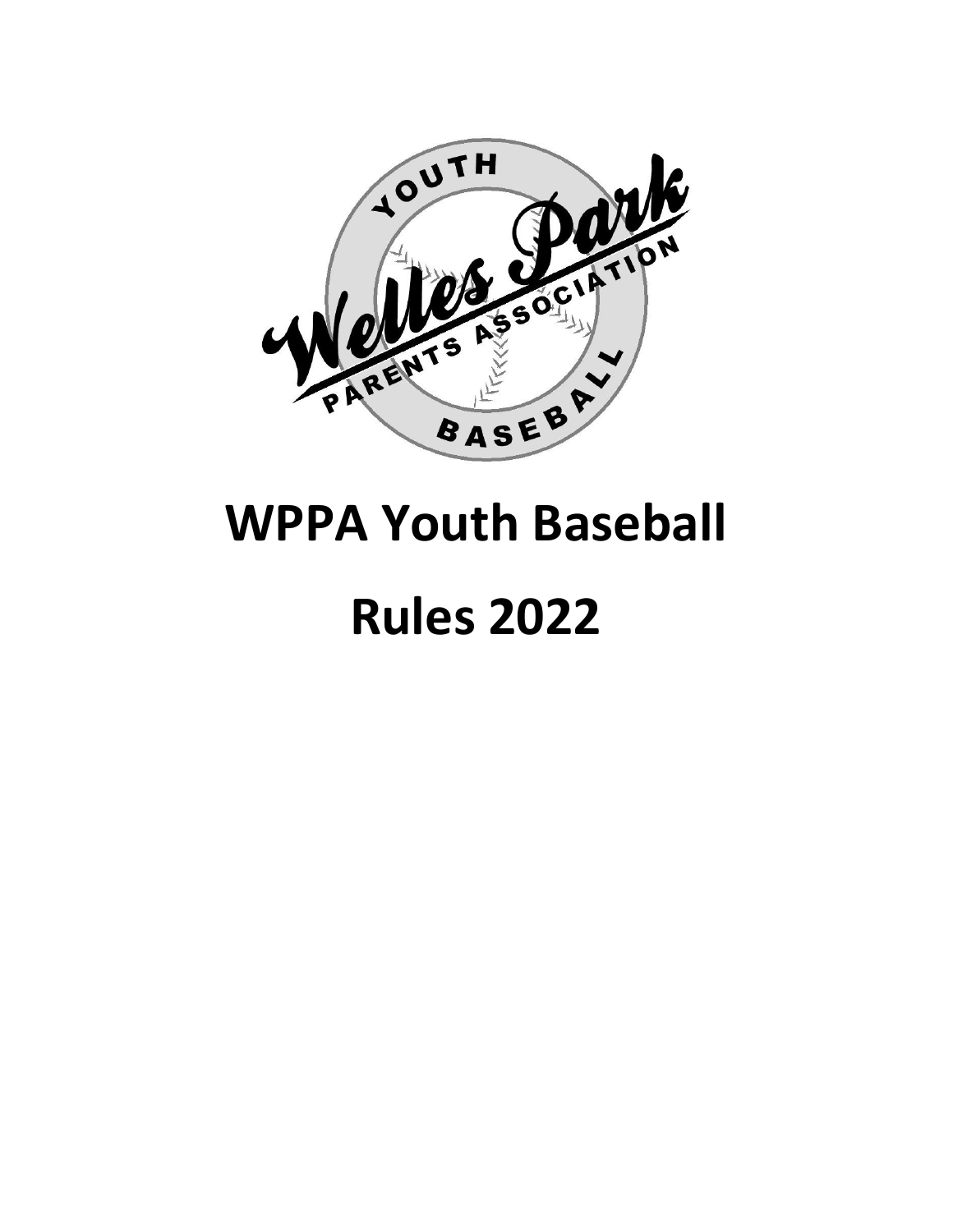| Α. | THE RULES OF WELLES PARK PARENTS ASSOCIATION (WPPA)3                                    |
|----|-----------------------------------------------------------------------------------------|
| В. |                                                                                         |
| C. |                                                                                         |
|    |                                                                                         |
|    |                                                                                         |
|    |                                                                                         |
|    |                                                                                         |
|    |                                                                                         |
|    |                                                                                         |
|    | IHSA RULE 3 SUBSTITUTING - COACHING - BENCH AND FIELD CONDUCT - CHARGED CONFERENCES . 6 |
|    |                                                                                         |
|    |                                                                                         |
|    |                                                                                         |
|    |                                                                                         |
|    |                                                                                         |
|    |                                                                                         |
|    |                                                                                         |
|    |                                                                                         |
|    |                                                                                         |
|    |                                                                                         |
|    |                                                                                         |
|    |                                                                                         |
|    |                                                                                         |
|    |                                                                                         |
|    |                                                                                         |
|    |                                                                                         |
|    |                                                                                         |
|    |                                                                                         |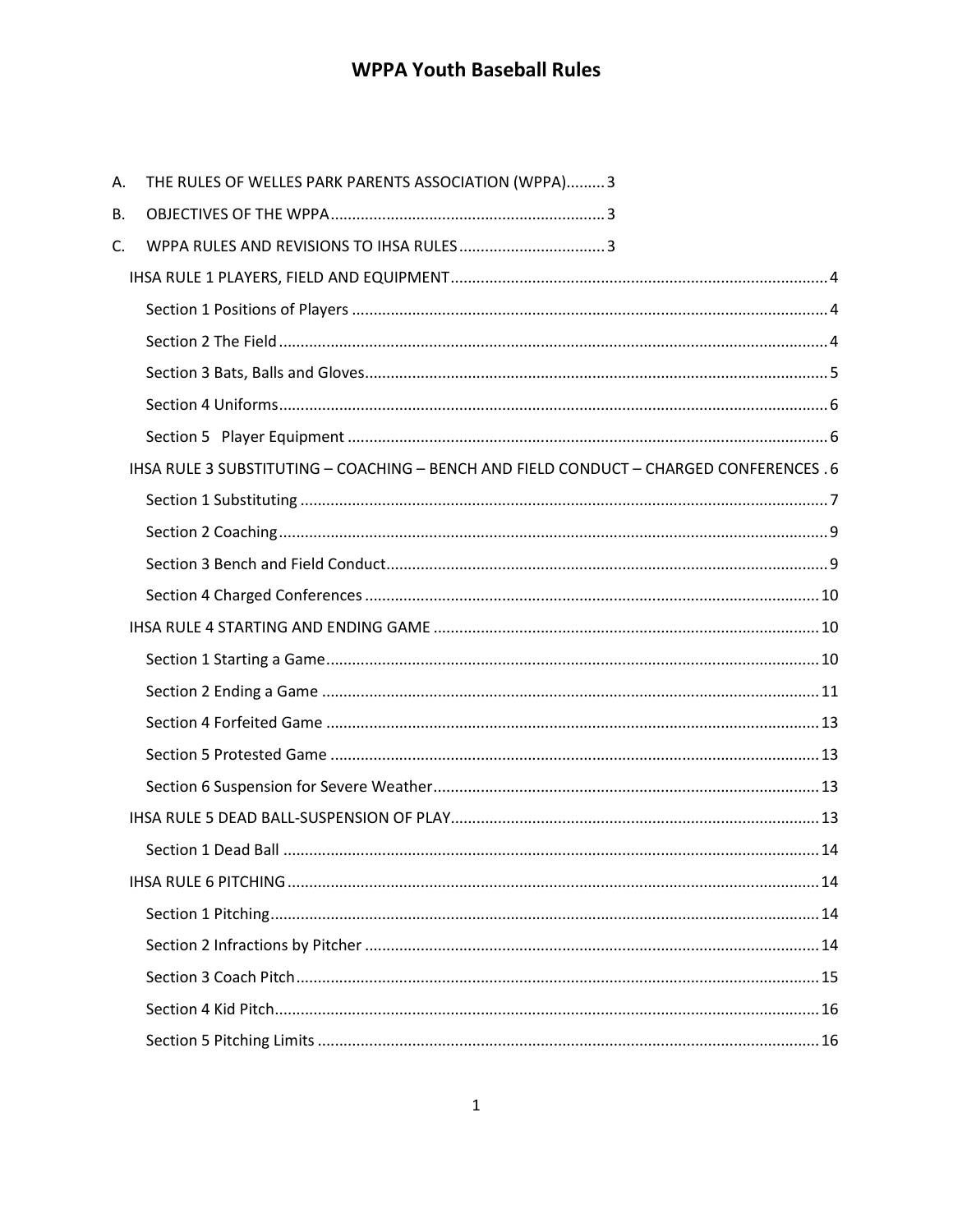| D. |  |
|----|--|
|    |  |
|    |  |
|    |  |
|    |  |
|    |  |
|    |  |

## Significant Rule Changes for 2022

All coaches should read this rule book to ensure that they are familiar with the rules of the division in which they are coaching. In particular, please note the following significant rule changes for 2022:

- The rules related to pitching limits and rest days have been amended
- The number of coach pitches permitted in Junior have been reduced
- Minors will now have an infield fly rule
- In Minors, there is a new rule regarding when a baserunner can advance on the exchange from catcher to pitcher
- Tiebreaker rules have been updated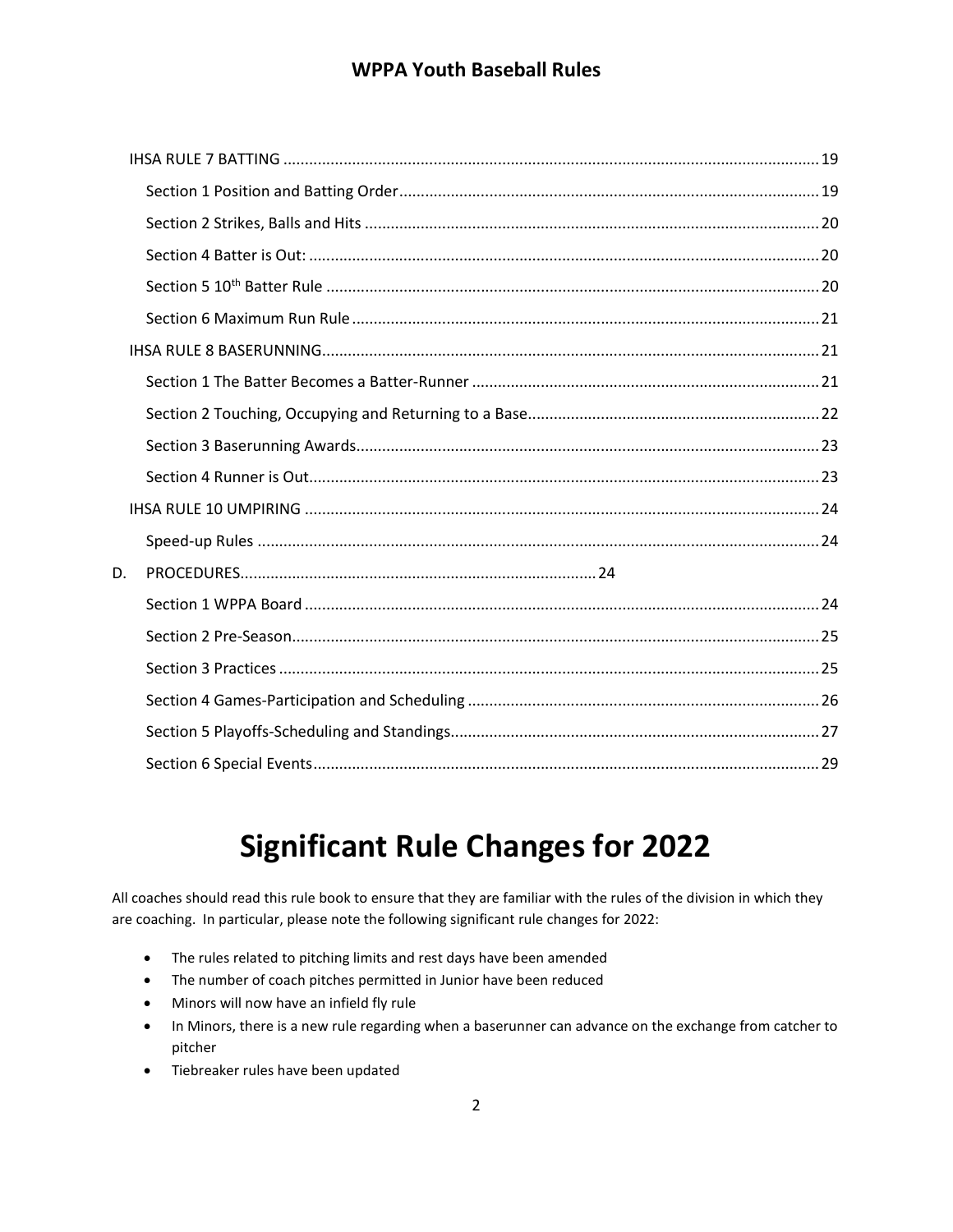## THE RULES OF WELLES PARK PARENTS ASSOCIATION (WPPA)

1. All previous unwritten rules, gentlemen's agreements, or understandings as practiced by veteran coaches and players are hereby null and void unless endorsed by their written inclusion in these "Official WPPA Youth Baseball Rules." These rules are intended to achieve the goals stipulated herein and are reviewed and modified on an annual basis to make the games in each league consistent with these goals and to provide a more meaningful experience for all participants.

2. As set forth in this rulebook, the WPPA has adopted a modified version of The Illinois High School Association (IHSA) baseball rules. To the extent any conflicts exist between the IHSA rules as printed in the current National Federation of State High School Associations (NFHS) Baseball Rules Book and these WPPA rules, the WPPA rules shall prevail. To the extent a scenario is not covered in these rules, the IHSA Rules, as printed in the current NFHS Baseball Rules Book, shall apply.

3. The WPPA Youth Baseball Program emphasizes the highest standards of ethics and sportsmanship and expects that all players, parents, coaches, umpires and spectators will maintain and endorse these high standards. The ethics and sportsmanship of the players, coaches, officials, spectators and others associated with the game must be exemplary and beyond reproach. Everyone participating must conduct himself or herself in a way that is a credit to the league and community.

## OBJECTIVES OF THE WPPA

1. To provide a meaningful athletic experience for children while providing them the opportunity to have a good time.

2. To teach teamwork and respect for teammates, opponents, coaches and umpires, and to emphasize good sportsmanship.

- 3. To teach the fundamentals and rules of baseball and sharpen baseball skills.
- 4. To teach the players to strive hard to win fairly!

## WPPA RULES AND REVISIONS TO IHSA RULES

 As stated herein, the designation "Rev" following an article number indicates a revision, in part, of the IHSA rule. If the revision applies only to certain leagues, those leagues to which it applies are indicated. Rookie, Junior, Minor, Major, Senior, and Liberty refer to the spring/summer season divisions. 8U, 10U, 12U and 14U refer to the fall season divisions. All other rules set forth herein are intended to supplant the indicated IHSA rule.

Head coaches are responsible for knowing IHSA and WPPA rules and for having a copy of each rule book in their possession during a game.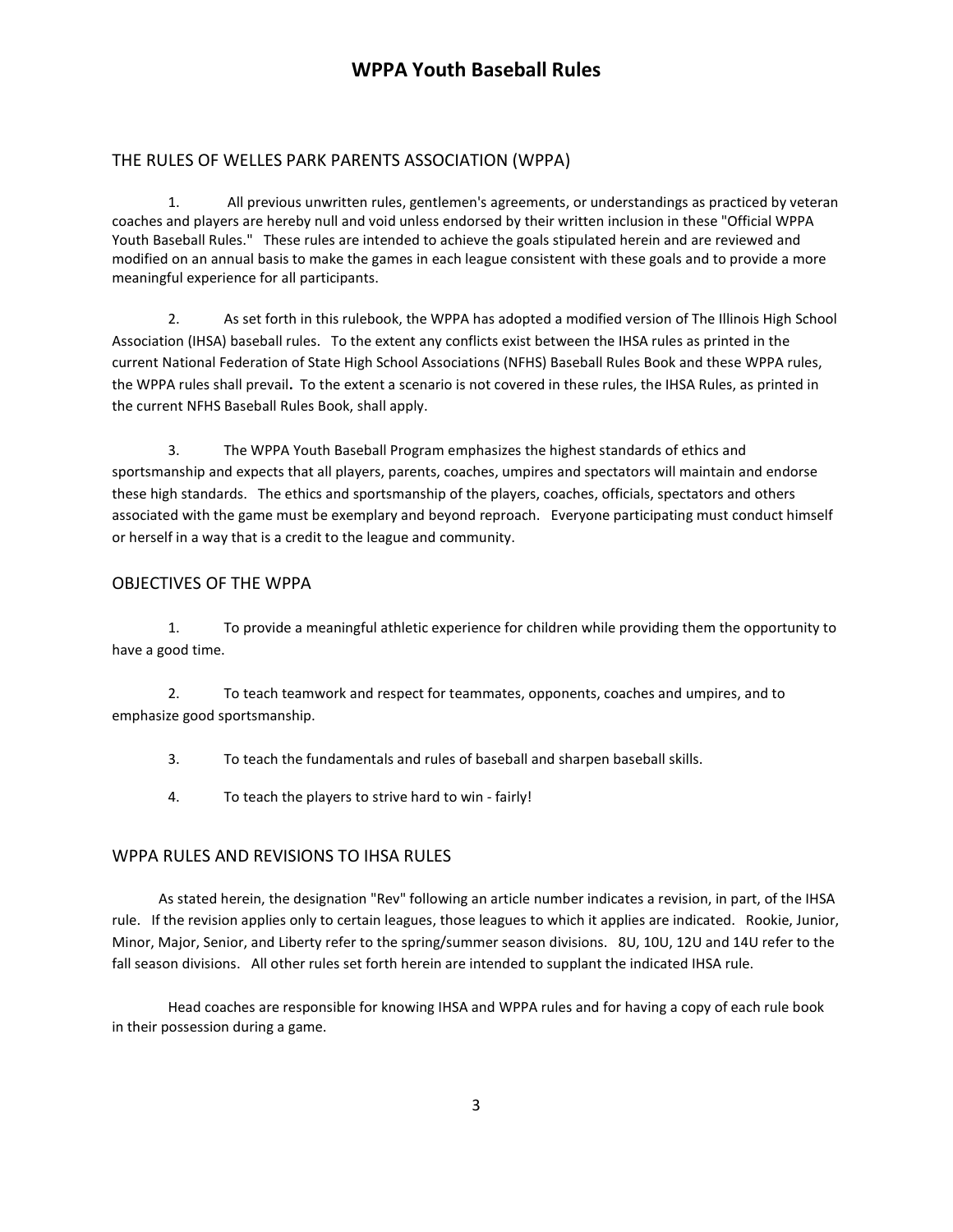## IHSA RULE 1 PLAYERS, FIELD AND EQUIPMENT

The WPPA will furnish all game balls, bases, pitching rubber, catcher's equipment, tees, and score books during the regular and post season schedule. Each team will furnish its own bats and mitts. The WPPA will have available a limited number of helmets with facemasks available upon request by a coach. Each team in Major, Senior, and Liberty will be provided with a minimal supply of wood bats. Teams shall use WPPA issued equipment or comparable equipment that is in good working condition and meets or exceeds standards established by the National Operating Committee on Standards for Athletic Equipment (NOCSAE).

The head coaches are responsible for equipment and uniforms issued to their team and for seeing that equipment is properly maintained. Any person willfully abusing or damaging the equipment will be required to pay for the replacement of said equipment. Normal wear and tear is expected. Coaches and umpires are expected to turn in all equipment at the end of the season.

## Section 1 Positions of Players

Art. 1 Rev ... Minimum number of players to start a game: all leagues: eight (8) players.

Rookie: Defense: The thirteen (13) positions consist of the nine (9) Regular Baseball Positions: Catcher, Pitcher, 1st base, 2nd base, Shortstop, 3rd base, Right Fielder, Center Fielder and Left Fielder. The four (4) extra players are Short Right, Short Center, Mid-Center and Short Left. Once positioned, a player must play that position for the inning. Short Right, Mid-Center, and Short Left cannot be in the infield and must be in front of the outfielders behind the infielders. No infielders (except the pitcher and catcher) may start a play more than one step in front of a base or the base path.

No player may play more than two (2) innings total at the pitcher AND/OR 1st base positions each game.

Junior: Defense: The twelve (12) positions consist of Catcher, Pitcher, 1st base, 2nd base, Short-Center Fielder, Shortstop, 3rd base, Left Fielder, Left-Center Fielder, Center Fielder, Right-Center Fielder and Right Fielder. The Short-Center Fielder must start behind 2nd base between the Shortstop and 2nd Baseman. All of the other outfielders must start each play in the outfield grass area. No infielders (except the pitcher and catcher) may start a play more than one step in front of a base or the base path.

No player may play more than three (3) innings total at pitcher and/or first base positions each game during the regular season prior to the playoffs.

12U, 10U, 8U: All divisions play with 9 defensive positions.

#### Section 2 The Field

Art. 1 Rev... Field dimensions

Senior and 14U: Bases-80'-0", Pitching rubber-54', Home to 2nd-113'-2"

Major and 12U: Bases-70'-0", Pitching rubber-48'-6", Home to 2nd-99'-0'.

Minor and 10U: Bases-60'-0", Pitching rubber-44'-6", Home to 2nd-84'-10"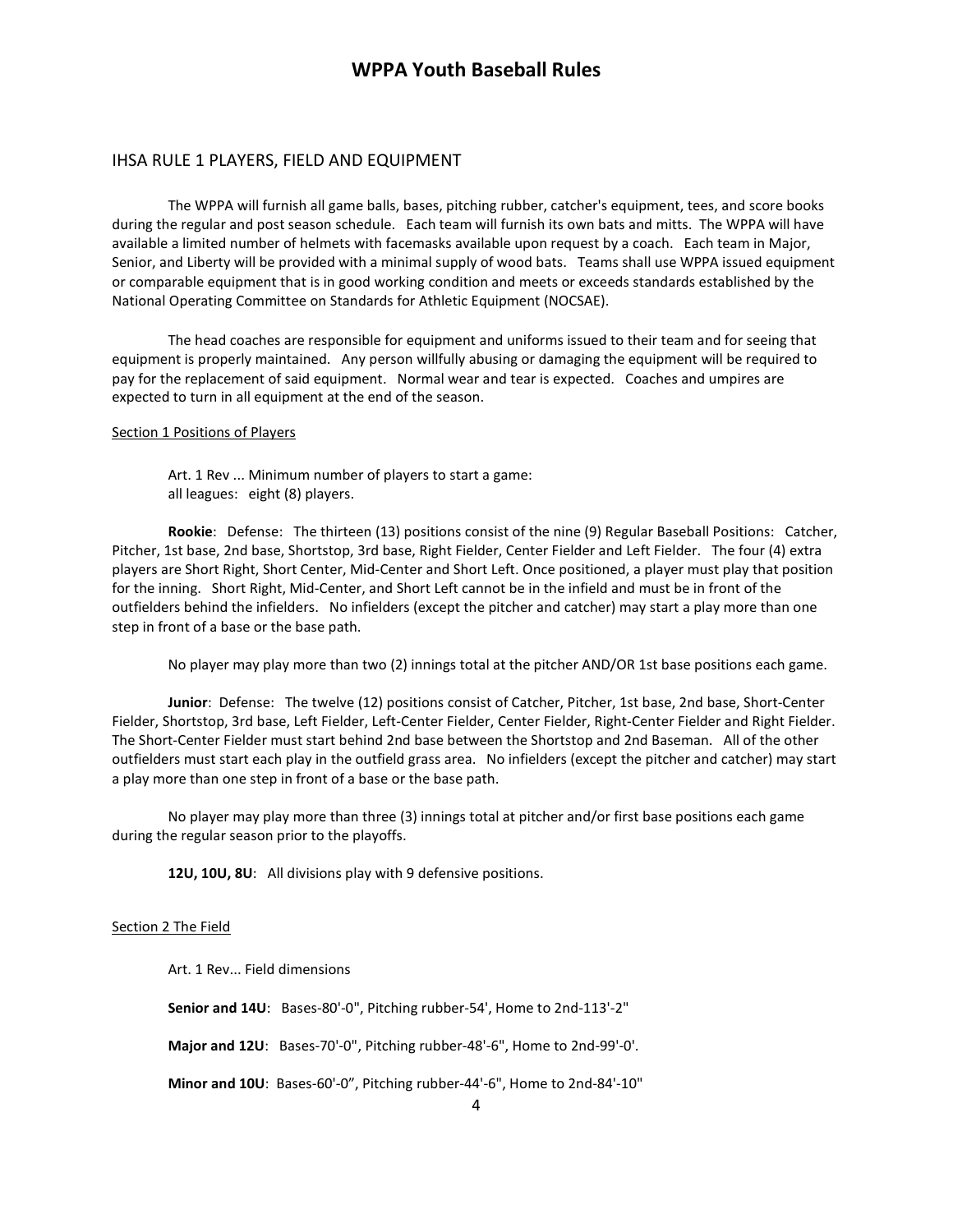Junior, Rookie, and 8U: Bases-60'-0", Pitching rubber-42'-0", Home to 2nd-84'-10"

Junior, Rookie, and 8U: The field shall be marked with a 10' diameter pitching circle; half-way marks between 1st and 2nd base, 2nd and 3rd base, and 3rd and home plate; and a line between the 1st base line and the 3rd base line, 15' from the point of home plate. No circle is needed for 8U.

Art. 9 Rev…The league will use its best efforts to provide safety bases at first base at all levels (Rookie through Liberty).

#### Section 3 Bats, Balls and Gloves

Art. 1 Rev... Rookie will play with a soft rubber "Official Tee-Ball".

14U, 12U, 10U, and 8U will use "regular" baseballs as used in WPPA Minor, Major and Senior divisions.

The WPPA is to provide two (2) game balls for each game. They will be distributed at the beginning of the season to each coach and the coaches will bring them to the games. Each coach will make their best effort to bring at least one WPPA-supplied game ball to each regular season game for use during the game. Before each game begins, each coach will give the game ball to the umpire for use during the game. It will be the umpire's decision if additional balls will be required during the game.

Art. 2 Rev… The following bats shall be permitted:

Liberty, and Senior: All bats must be wooden (composite wooden bats are acceptable.) or BBCOR certified 0.50.

Major: All bats must be wooden (composite wooden bats are acceptable.)

Minor and Junior: Wood bats are legal in Minor and Junior. Metal bats with two possible barrel diameters will be permitted in Minor and Junior. All metal bats with a 2 ¼ inch barrel (or less) are legal in Minor and Junior. In addition, WPPA has adopted the USA Bat Standard for Minor and Junior. Metal bats with up to a 2 5/8-inch barrel are legal in Minor and Junior as long as they have a "USA Baseball" stamp. Bats inscribed with the phrase "Official Tee-Ball" are permitted.

Rookie: Metal bats are legal but barrel size may not exceed two and one quarter (2  $\frac{1}{2}$ ) inches. Bats inscribed with the phrase "Official Tee-Ball" are permitted.

14U, 12U, 10U and 8U: Bat restrictions will be determined by the Fall Commissioner and communicated to coaches and players.

A player will not be penalized for starting an at bat with an illegal bat unless and until the pitcher delivers at least one pitch. If the batter starts an at bat with an illegal bat, and, prior to the first pitch switches to a legal bat, there will be no penalty. The penalty for using an illegal bat is that the batter will be called out and any baserunners will remain at, or return to, the bases they occupied at the beginning of the at bat. Baseball bats may be furnished by any player. Each bat must indicate that it is an official baseball bat (Little League, Senior League, Tee-Ball, etc. are acceptable). All bats must be in good condition. If a bat is judged by an umpire to be in an "unsafe" condition, it will be removed from play with no penalty to the batter.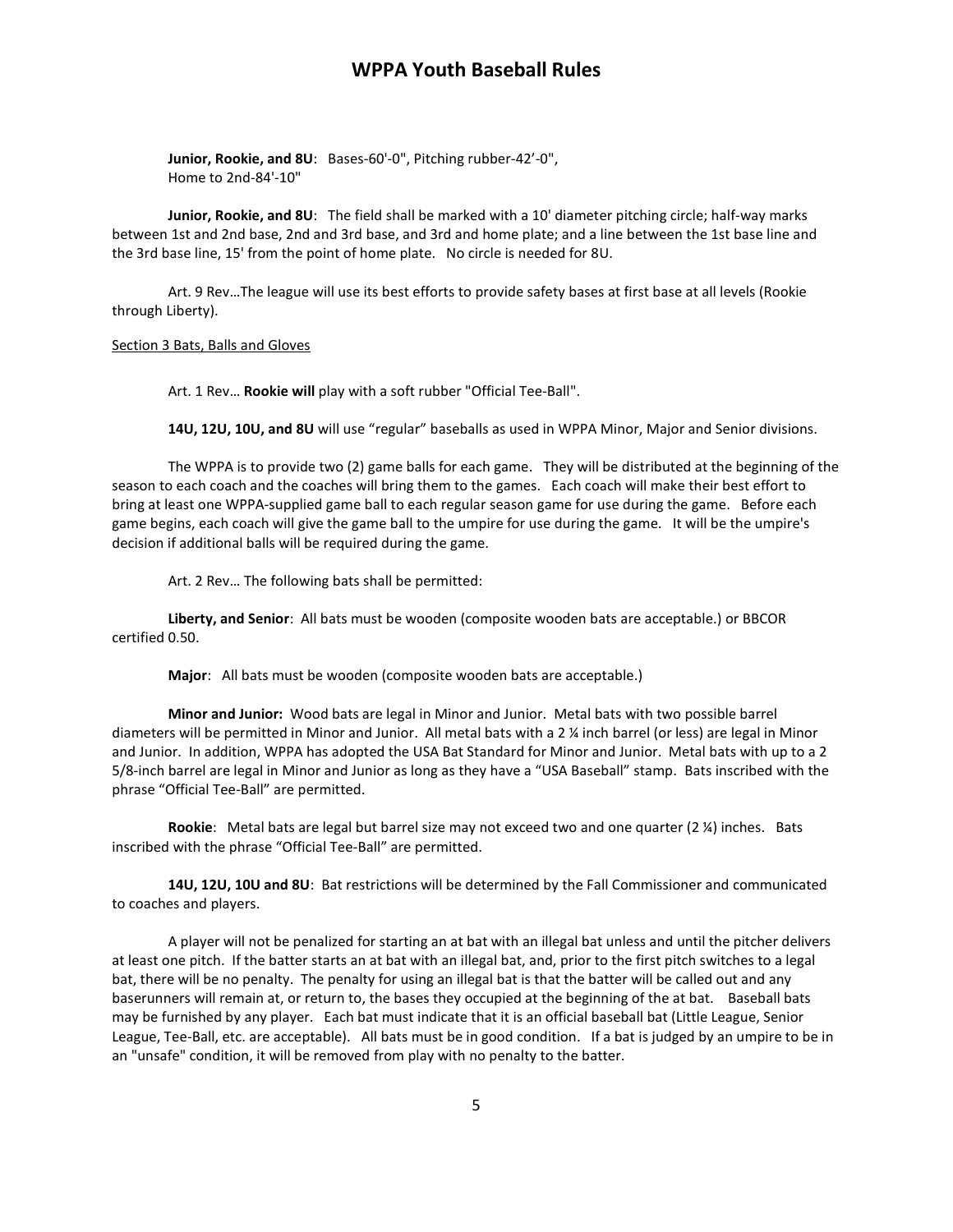Only bats and items designed to remain part of the bat, such as weighted bats, batting donuts, and windresistant devises are legal at any location. (Hit N Stiks or similar devices may not be used in warming up for a game and/or during a game at any location.)

#### Section 4 Uniforms

Art. 1 Rev… Players must wear the WPPA regulation issued jersey along with gray baseball pants (except Liberty) and team hat to be eligible to play.

Art. 5. Coach Uniforms.

Spring/Summer Season: During games, it is required that all head coaches and assistant coaches who occupy the playing field, including base coaches, shall wear the official WPPA coach's shirt.

Fall Season: During games, it is required that all head coaches and assistant coaches who occupy the playing field, including base coaches, shall wear the official WPPA fall team uniform shirt or the official WPPA coaches' shirt.

#### Section 5 Player Equipment

Art. 1 Rev…Batters and base runners are to wear protective helmets at all times--in scheduled games as well as team practices. Batters and base runners must wear protective helmets with face guard. At any level, if a batter steps into the batter's box wearing an illegal helmet, the umpire shall inform the player and coach, and request that the player change their helmet to one that meets WPPA requirements. If the player refuses to change their helmet, they will be called out.

Senior: Players may wear either protective helmets with face guards or helmets with c-flaps, with a permanently affixed NOCSAE stamp. C-Flap helmets without this stamp are not permitted. NOTE: Altering a helmet in anyway (drilling holes, removing padding, etc.) may cause a manufacturer to void the NOCSAE certification of that helmet, making it illegal to use.

Liberty: players must wear helmets, but face guards and c-flaps are optional.

Art. 3 Rev… Liberty, Senior, Major, Minor, 14U, 12U, 10U, and 8U: Catcher must wear a catcher's helmet (batter's helmet is not permitted), protective cup (males only), shin guards, helmet, chest and throat protector at all times when catching. Junior (Coach Pitch innings): Catcher must wear catcher's helmet (batter's helmet is not permitted), shin guards, helmet, throat (if provided) and chest protector with extension flap extended.

Art. 13. It is recommended that all players wear protective cups. These must be furnished by each player.

Art. 14. No metal spikes are allowed in any league except Liberty.

## IHSA RULE 3 SUBSTITUTING – COACHING – BENCH AND FIELD CONDUCT – CHARGED **CONFERENCES**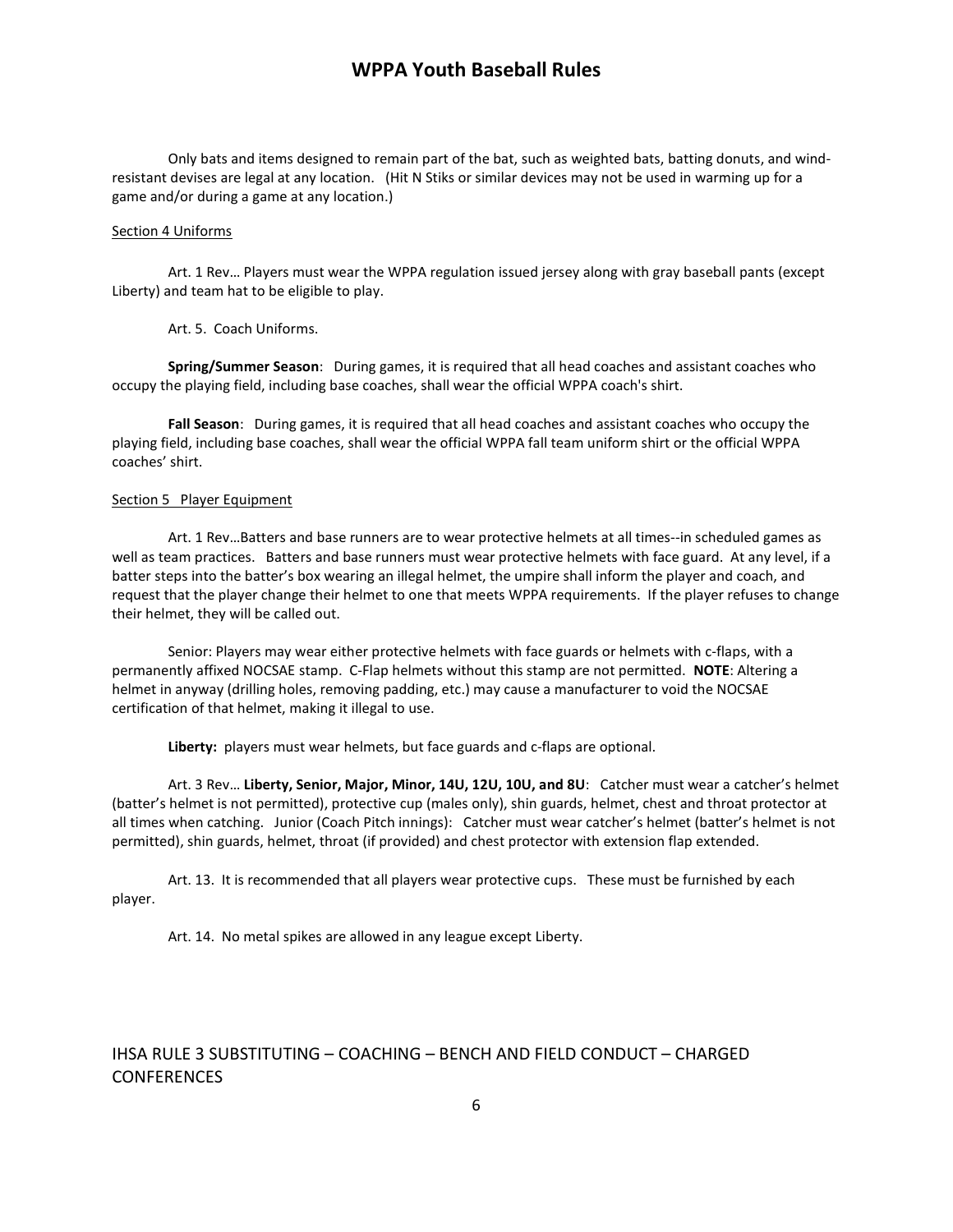#### Section 1 Substituting

Art. 2 Rev... A pitcher must pitch consecutive innings (except Liberty). Once a pitcher is removed from the pitching position for any reason, they may not pitch again during that game. (except Liberty).

A player who has been removed as a pitcher in a game may not play the position of catcher in the remainder of the game unless the player pitched less than or equal to the number of pitches requiring zero days rest as outlined in IHSA Rule 6., Section 5, Article 1.c. below. The position of catcher has the second-most overuse injuries, which can be exacerbated by moving from pitcher to catcher in the same day. A player may first play catcher then pitcher. This has not been shown to cause arm problems.

Art. 2 Rev... Prior to the defense team taking the field in any inning, a coach may substitute any player for any other player as long as it does not violate pitching regulations or minimum defensive inning rule.

Liberty. An extra batter may not be used as a substitute in the field unless only eight other players are available for defense at the end of an offensive half inning. If the extra batter leaves the game for any reason other than injury, their place in the line-up becomes an automatic out. The extra batter is exempt from the minimum defensive inning requirement.

Art 7. Sit Out Limits.

If a player sits out for any portion of a defensive inning, the player is considered to have sat out for the entire inning for purposes of calculating the maximum number of sits.

Liberty: No players may sit out more than four defensive innings in a regulation game.

Senior, Major, Minor and Junior: No players may sit out more than three defensive innings in a regulation game during the regular season. In the playoffs, no player may sit more than 4 defensive innings (Senior and Major) or 3 defensive innings (Minor, Junior).

Rookie: No players may sit out more than two defensive innings in a regulation game. Each player must play at least one (1) inning in the infield, at pitcher, 1<sup>st</sup> base, 2<sup>nd</sup> base, 3<sup>rd</sup> base, shortstop, or short center.

Art. 8. Once a defensive player begins an inning, they must complete the inning at the same position.

Liberty only: A defensive player may change positions within an inning.

Exception: Any player may be removed from play in event of an injury, disciplinary action or as a result of a pitching change. (Pitching change exception applies to Senior, Major, Minor, 14U, 12U, 10U, and 8U when the players are pitching.) To accommodate these "exception" changes, defensive players may be moved to new positions or removed from the game.

Art. 12. In case of any injury to a player, they may be replaced by a player from the bench. In case of any injury to a batter who cannot continue the plate appearance, the at-bat shall be vacated. An injured player may return to the game after a rest of at least the remaining half inning in which the injury occurred.

In the case of injury to a player, a coach should seek to apply immediate first aid and/or seek emergency medical care as necessary. If a parent or guardian is not present, they should be notified as soon as practicable.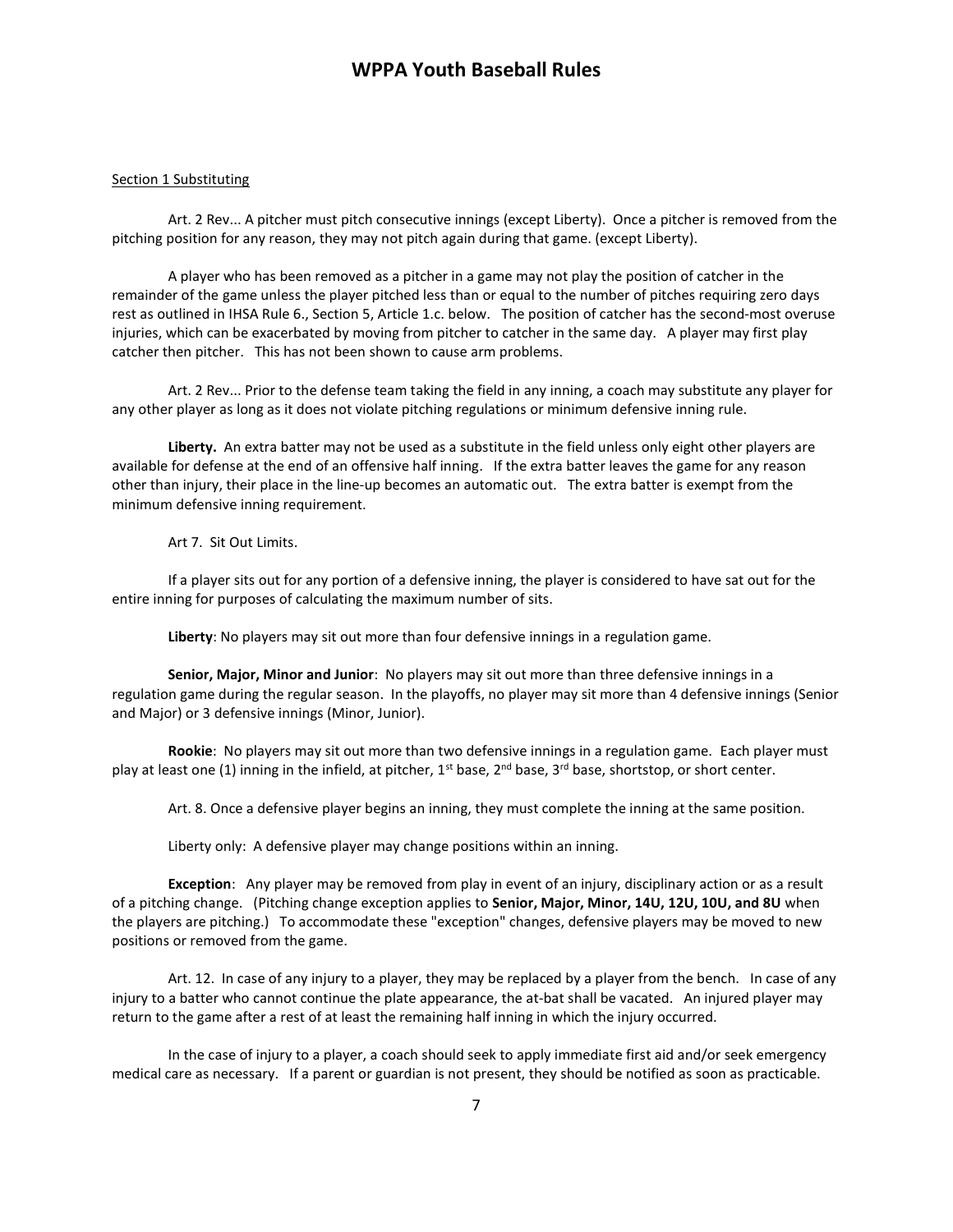Art. 13. Each team will maintain the maximum number of permanent players required for each league by utilizing the "Waiting List" of eligible players until the "Waiting List" is exhausted.

Art. 14. The Farm Team System - Farm Team players may be used only to the extent to ensure a team has ten (10) [nine (9) during the playoffs] players eligible for a game. In the event a coach foresees that their team will not have an adequate number of players for a game, they may add a player or players to the game day roster by utilizing the Farm Team System as follows:

Farm Teams are the next lowest age group of players and identified as follows:

| <b>Primary Team</b> | Farm Team                                                    |
|---------------------|--------------------------------------------------------------|
| Liberty League      | Senior League                                                |
| Senior League       | Major League                                                 |
| Major League        | Minor League                                                 |
| Minor League        | Junior League                                                |
| Junior League       | Rookie League                                                |
| Rookie League       | No Farm Team                                                 |
| 14U                 | 12U                                                          |
| 12U                 | 10U                                                          |
| 10U                 | 8U                                                           |
| 8U                  | Any other 8U team, subject to approval of the opposing coach |

The coach seeking a Farm Team player to perform on their team must first obtain permission from the Farm Team coach and then the permission of the player's parent. Participation of a Farm Team player is not mandatory.

Players brought up from the Farm Team system must be identified as such to the opposing coach and the umpire before the start of the game. The Farm Team player must wear an official uniform of either the Primary Team or the Farm Team from which they were recruited in order to play.

All players, both Primary Team and Farm Team, will play subject to the following limitations:

All leagues: A Farm Team player may not play more innings on defense than the fewest number of innings played by a Primary Team member. Farm Team players must be registered with WPPA. Only Spring/Summer Season registrants may play up in the Spring/Summer Leagues. Only Fall Season registrants may play up in the Fall Leagues. Teams may not call up the same farm team player more than once during the playoffs.

Liberty only: Other than the extra hitter, no players may sit out more than four defensive innings in a regulation game.

All leagues other than Liberty: Farm Team player(s) must occupy the last spot(s) in the batting order

Senior, Major, Minor and Junior: No players may sit out more than three defensive innings in a regulation game. Rookie: No players may sit out more than two defensive innings in a regulation game.

Senior only: Farm Team players may not pitch or play infield positions for the Primary Team unless there are not enough Primary Team players to field the six (6) infield positions. When there are less than six (6) available Primary Team players, Farm Team players may play any position except pitcher or catcher. Farm Team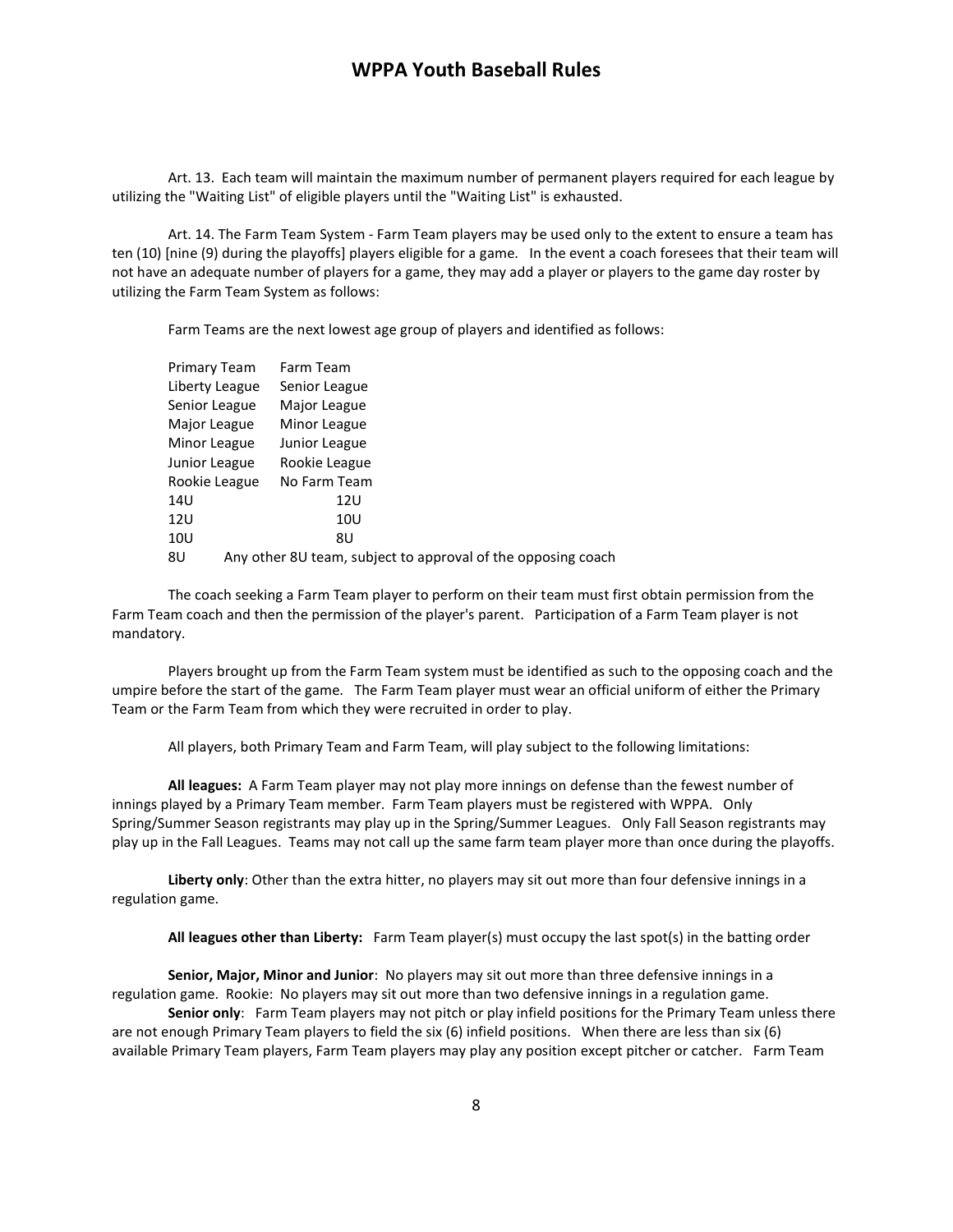players may not play pitcher or catcher under any circumstances. Liberty: Farm Team players may play any position including extra batter.

Junior, Minor, Major, 8U, 10U, 12U and 14U: Farm Team players may not pitch or play infield positions for the Primary Team.

#### Section 2 Coaching

Art. 3 Rev... Junior (first three full innings whether tee-ball hitting or coach-pitch) and Rookie: Two (2) coaches may be in the out-field area at a time to verbally assist defensive players. They may not cause any interference or make physical contact with any player. A ball put in play by a batter which hits a coach shall be considered to be a non-playable ball and will not count against the batter. The play may be re-played as if it had never occurred.

Art. 5. Junior (Tee-Ball at bats) and Rookie: There may be only one practice swing taken with a coach assisting the batter when the batter is at the plate. No ball can be placed on the tee for this purpose. When the ball is placed on the tee, the coach must stand behind the backstop or in line with the grandstand fence (out of the play area). Any physical assistance given the batter by a coach when the ball is on the tee will result in a strike assigned to the batter.

Art. 6. Junior (Tee-Ball at bats) and Rookie: The coach or a designated person from the team on offense shall be present behind the backstop to remove the "tee" for safety reasons after the ball has been hit and put into play. There must be a regular home plate under the "tee." If the "tee" is not removed, it will be considered interference and no base runner from 3rd base may advance. If the bases are loaded, the lead runner will be out and all other base runners will advance one (1) base.

Art. 7. Unless approved in advance by the commissioner of the respective league, at least one coach on a team must be a parent of a child on the team.

#### Section 3 Bench and Field Conduct

Art. 5. Only team members and their respective recognized coaches (including a designated scorekeeper or pitch counter) are allowed on a team bench or in the team's dugout area while a game is being conducted. Spectators are not allowed on a team bench for any reason. All players are to remain on the bench except for the player at bat, the "on deck" player, and the pitcher and/or catcher warming up. Coaches not coaching a base, supervising a warming-up batter or pitcher, or coaching defense (Rookie and Junior) must remain in the dugout/bench-area while the game is being played. Coaches are not allowed in the well area (Minor and Major) or along the base line. Teams are permitted to allow one coach to stand near the on-deck batter to maintain a safe environment.

Art. 6. (A coach shall not) use, or be under the influence of drugs (including, but not limited to marijuana and THC or CBD-based products) or alcohol at any game or practice. Violation will mean immediate and permanent dismissal from coaching in the WPPA. IHSA rules prohibit use of tobacco and tobacco-like products (including vapes) near the field.

All coaches, parents, and spectators are reminded that alcohol is not permitted on Park District property. This rule is enforced by Chicago Ordinance and subject to the City's enforcement policy.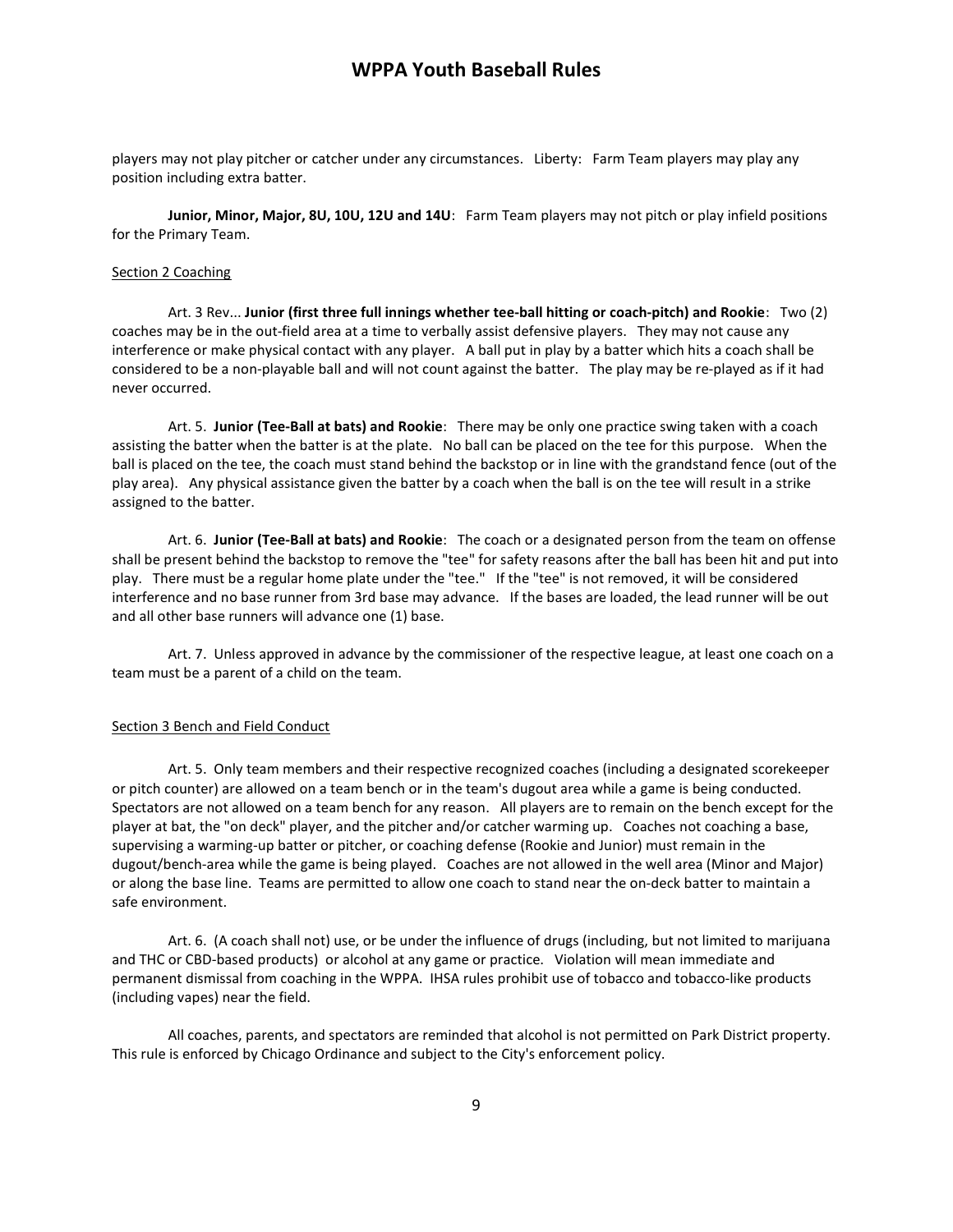Art. 7. A coach or player ejected for any reason will sit out the next game. If the same coach or player is ejected from a second game, in the same or any other WPPA league, within the same season, they will be suspended indefinitely and will be required to appear before a disciplinary committee made up of board members before reinstatement.

Art. 8. At the end of a game, each team must clean up its dugout area and leave the dugout area before the next team enters the dugout area. Coaches are reminded that they are responsible for cleaning up any litter left in the viewing stand area from the spectators watching their game.

Art. 9. Players are not permitted to chant, yell or scream (i) any derogatory or negative comments as to any player, coach, umpire or fan or (ii) for the purpose of distracting a member of the opposing team. If an umpire believes that this rule has been violated, they may first issue a warning to both teams. For subsequent violations within the same game, the offense will result in an out being charged to the offending team during their next at bat or, if the team is at bat, at the time of the offense. The out shall be charged to the team, and not impact the batting order of the team to whom the out was charged. For example, if the team at bat has 1 out when an additional out is charged, the team now has 2 outs, but the player at bat may continue their at bat.

### Section 4 Charged Conferences

Art 1 Rev…Each team, when on defense, may be granted not more than one charged conference per pitcher per inning. A charged conference is any conference including a non-playing team member (coach, assistant coach, etc.). Time granted for an obviously incapacitated player shall not constitute a charged conference. This total is not cumulative – that is, in the event a pitcher pitches without any charged conferences, subsequent pitchers cannot have more than one charged conference without penalty. After each pitcher change or inning change, the number of charged conferences resets and one is allowed before a change must be made. PENALTY: After the one allowed charged conference, a further conference must result in the removal of the current pitcher (as pitcher) and a replacement player at the pitcher position.

## IHSA RULE 4 STARTING AND ENDING GAME

#### Section 1 Starting a Game

Art. 1 Rev... Thirty minutes prior to the first game of the day, the league commissioner or will determine if the grounds and other conditions are suitable for starting the game. If the league commissioner is not available to make the decision, another disinterested board member must make the decision. If a game is cancelled before or after it begins as a result of darkness, inclement weather, or for any other reason, the field upon which the game was to be played may not be used for practices or for any other purpose by WPPA teams.

Art. 1 Rev… The home team is responsible for setting up all bases and always occupies the 3rd base side of the field.

Art. 2 Rev... If there are unusual conditions... (Welles Park Ground Rules)

Senior:

- Lost ball in backstop--Follow ISHA Rule 8-3-c&d.
- If a ball on the fly hits the foliage of a tree in fair territory, it is a home run.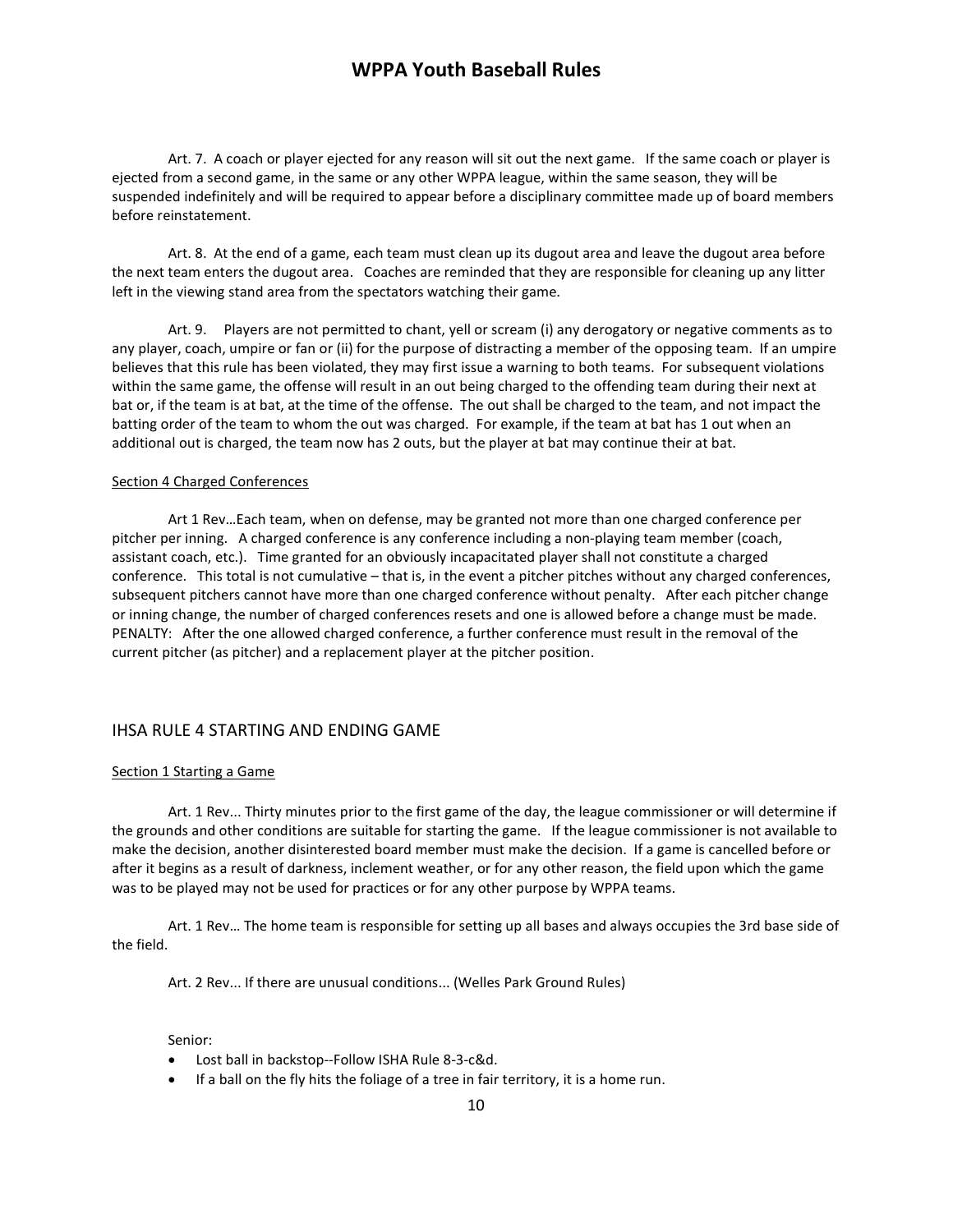If a ball hits or crosses the access road on a fly ball, the batter will be awarded a home run. If the ball rolls or bounces onto the access road, the runner will be awarded a triple.

Senior and Major: If a ball gets stuck in the space behind the Welles Park Senior Field backstop padding, it is a dead ball and we will enforce it as follows: On a pitched ball that lodges behind the backstop, baserunners runners on 1st or 2nd get a base, not the 3rd baserunner. A thrown ball (from outfield or infield) that lodges behind the backstop is a dead ball. A runner half way to the next base shall be awarded the base; otherwise, a runner must return to their original base.

Major (Welles Park Ground Rules):

- If the field does not have a home run fence, any ball is playable off of the wall.
- If the field does not have a home run fence, and a ball goes into the stairwell untouched, it is a double.
- **•** If the ball has been touched, it is a triple.
- If a ball on the fly hits the tree in fair territory, it is a double; if a ball on the fly hits the tree in fair territory and carries over the fence, it is a home run.
- If a ball is hit onto the top of the building, it is a home run.
- If a ball hits on or directly above the smaller building it is a home run.
- If the field does not have a home run fence, and a ball hits or goes under the bleachers in center field it shall be ruled a dead ball and the batter/runners will be awarded two bases from the last base occupied at the time of the call.

Home run fences: For all leagues, in any situation where a temporary or permanent home run fence is in place, a ball traveling over the fence (even if it hits/touches the fence or a player) without first hitting the ground is a home run; a ball bouncing on the ground before reaching the fence, and then traveling over the fence is a ground rule double; a ball rolling under the fence is a ground rule double.

Legion Park and Winnemac Corner: If a ball is hit on a fly over the bike path, it is a homerun; if a ball lands before the bike path but carries past the bike path, the batter shall be awarded the base They are running to plus one base.

Winnemac 4 and 5: If a ball hits or crosses the bike path on a fly ball the batter will be awarded a home run. If the ball rolls or bounces on to the bike path, the runner will be awarded a triple

Art. 3 Rev... Before each game, the head coach from each team must identify themselves to the umpire. Before game time, each head coach must provide the opposing head coach with their line up, including the names of all players in attendance and their status, as follows:

- a. Able and eligible to play.
- b. Injured unable to play.
- c. Being disciplined and will not play.
- d. Farm Team player.

Section 2 Ending a Game

Art. 1 Rev... A regulation game consists of: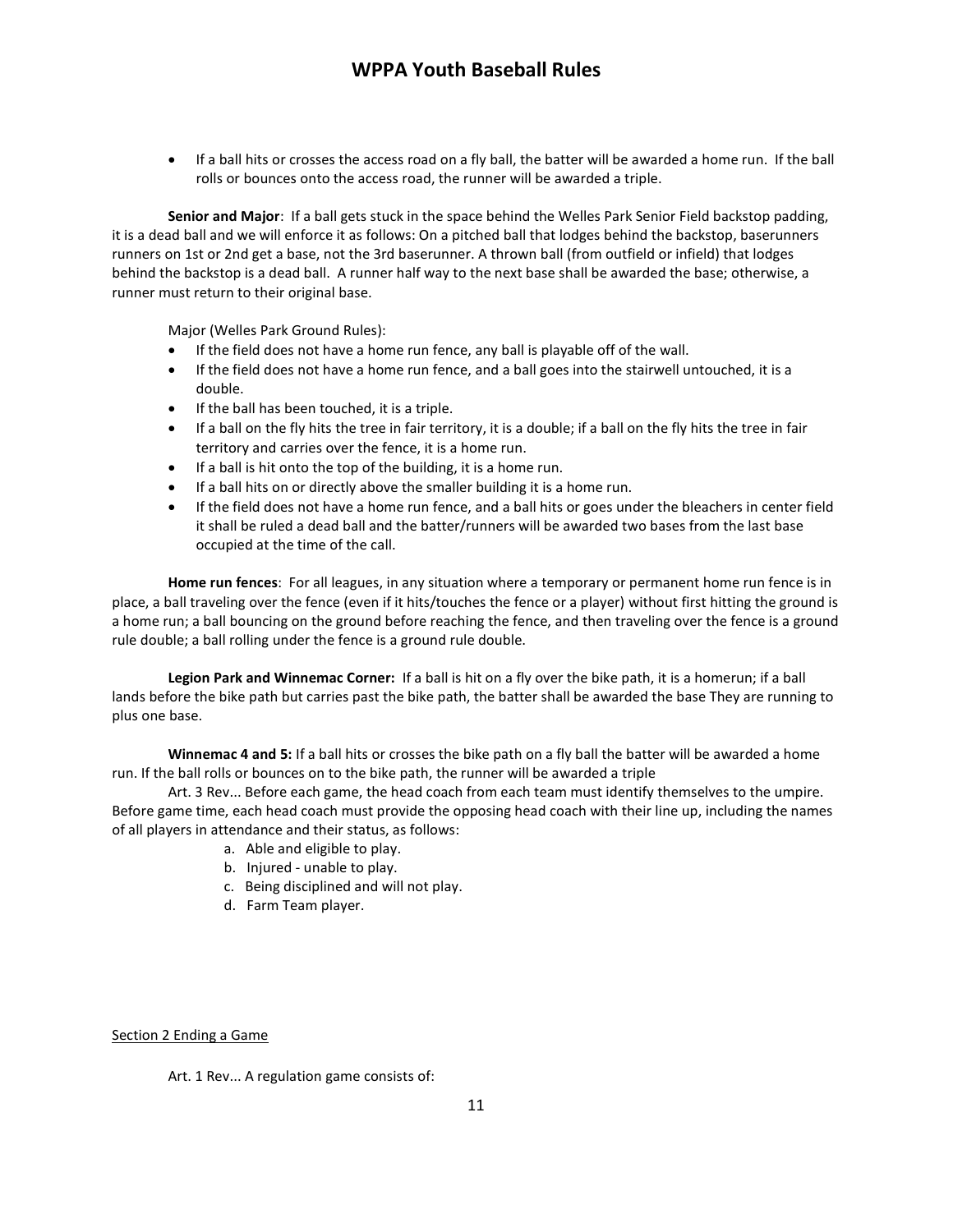Liberty, Senior, Major, 14U, 12U and 10U: seven (7) innings.

Minor, Junior, and 8U: Six (6) innings.

Rookie: Four (4) innings or ninety (90) minutes whichever is shorter.

Art 2 Rev…Slaughter Rules

Liberty: If any team is ahead by 15 or more runs after four innings, the game is concluded after the trailing team takes its at-bat in the fourth inning. If any team is ahead by 10 runs or more after five innings, the game is concluded

Major, Senior and 14U: A "Slaughter Rule" will be imposed if any team has a fifteen (15) or more run lead after six (6) complete innings, or if the home team has a fifteen (15) or more run lead after five and one half (5 ½) innings.

Minor and 12U: A "Slaughter Rule" will be imposed if any team has a fifteen (15) or more run lead after five (5) complete innings, or if the home team has a fifteen (15) or more run lead after four and one half (4 ½) innings.

#### Junior and Rookie: No slaughter rule.

Art. 3 Rev... A game is official after three and one-half (3 1/2) complete innings, if the home team is ahead, or four (4) complete innings if the visitors are ahead or if the game is tied. If the game must be called because of darkness, inclement weather, or time limit before it is considered official, it will be replayed at a later date, from the beginning. All pitch count rules remain in effect whether the game is official or not.

If a game is called because of darkness, inclement weather or time limit after it is an official game, but when the teams have not had an equal number of completed turns at bat, the score shall be the same as it was at the end of the last completed inning; unless the home team, in its half of the incomplete inning, scores a run (or runs) which equals or exceeds the opponent's score, in which case, the final score shall be as recorded when the game is called.

Except in Liberty, any game still being played at the scheduled starting time of the next game will end immediately and revert back to the score at the end of the previous inning, unless the home team is ahead, or unless the home team, having been behind at the end of the previous inning, has tied the game.

A game that is tied at the end of the last inning will be continued until a winner is determined, unless time limits, darkness or inclement weather intercedes. If an official regular season game is tied and cannot be continued because of time limits, weather or darkness, the game will remain a tie. For league standings, a tie game counts as one half  $(1/2)$  of a win and one half  $(1/2)$  of a loss.

Art. 4 Rev…. Maximum Time Limits and stopping games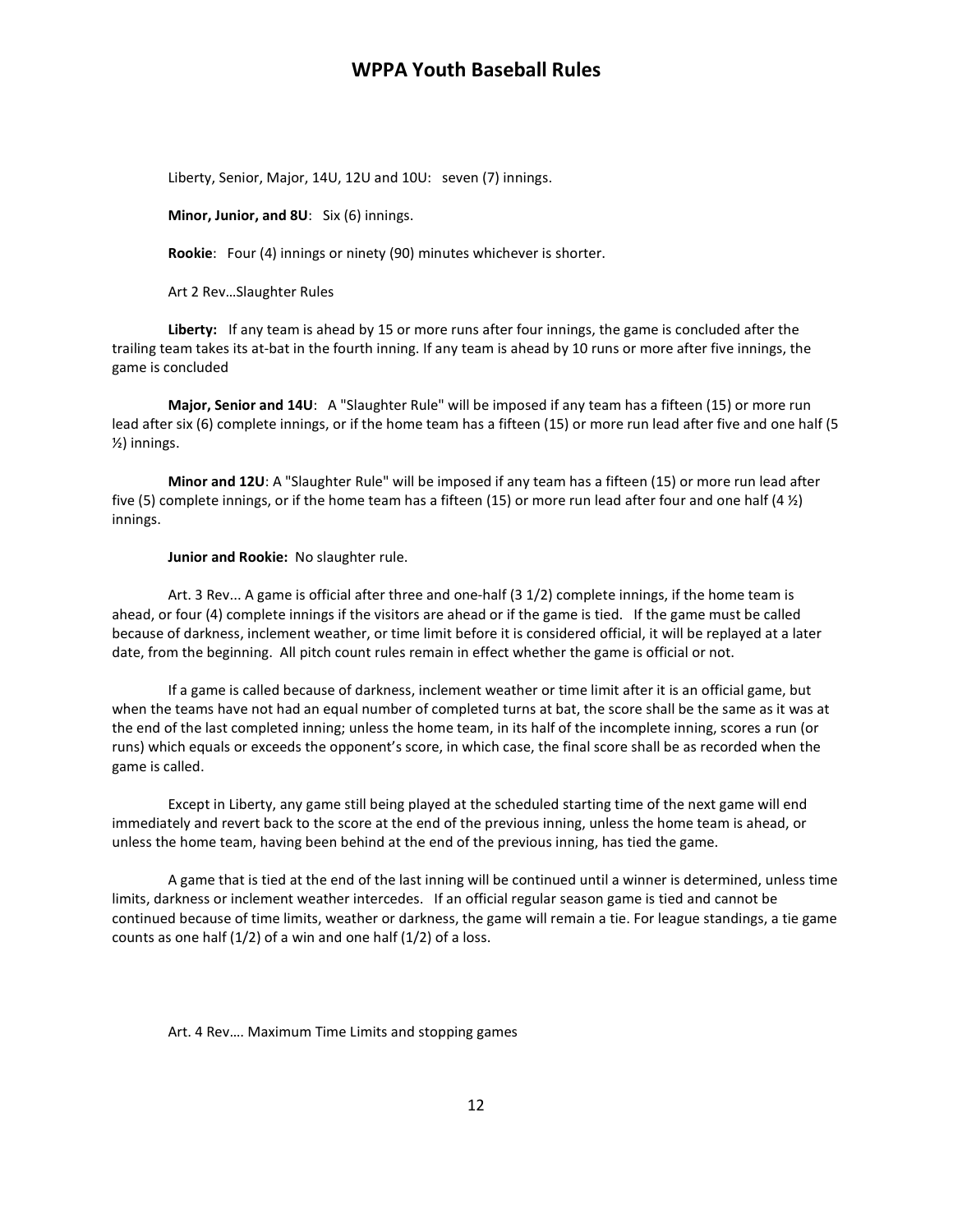Junior, Minor, Major, Senior, Liberty, 10U, 12U and 14U: two and one half (2 ½) hour time limit for all regular season games.

**8u:** one and one half  $(1 \frac{1}{2})$  hour time limit for all regular season games.

Except in Liberty, no inning is allowed to start within fifteen (15) minutes on the scheduled starting time of the next game. In Liberty, the inning being played when the time limit has been reached will be completed. A new inning cannot start once the 2 ½ hour time limit has been reached.

In the event a coach thinks that a game should be called, or should be permitted to continue, and the umpire doesn't agree, the coach can stop play (at a dead ball situation) and appeal the umpire's ruling with a WPPA Board member. The Board member must not have a stake in the game and must be present at the game.

#### Section 4 Forfeited Game

Art. 1 Rev... If a team cannot field the minimum number of players within fifteen (15) minutes following the scheduled starting time of the game.

Art. 1 Rev... Omit 1-f and 1-g.

Rookie: If there is a forfeit because not enough players showed up for a game, the two teams will divide the total number of players equally. The two teams should play a game regardless of how many players are available.

#### Section 5 Protested Game

Art. 1. During the regular season, there will be NO protests allowed. The umpire, (head umpire, if there are two umpires) will be the final arbitrator of the rules. (For protest rules during playoffs, see D. Procedures, Section 5, Art 10).

## Section 6 Suspension for Severe Weather

Art 1. The WPPA adheres to the IHSA Severe Weather Safety Guidelines.

Art 2. When thunder is heard or lightning seen, play must be suspended for at least 30 minutes.

 Art. 3. Once play has been suspended, teams should wait at least 30 minutes after the last thunder is heard or lightning witnesses prior to resuming play. Any subsequent thunder or lightning after the beginning of the 30-minute count will reset the clock and another 30-minute count should begin.

 Art. 4. The 30-minute count is to be maintained by the umpire, including whether to reset the clock based on subsequent thunder or lightning.

## IHSA RULE 5 DEAD BALL-SUSPENSION OF PLAY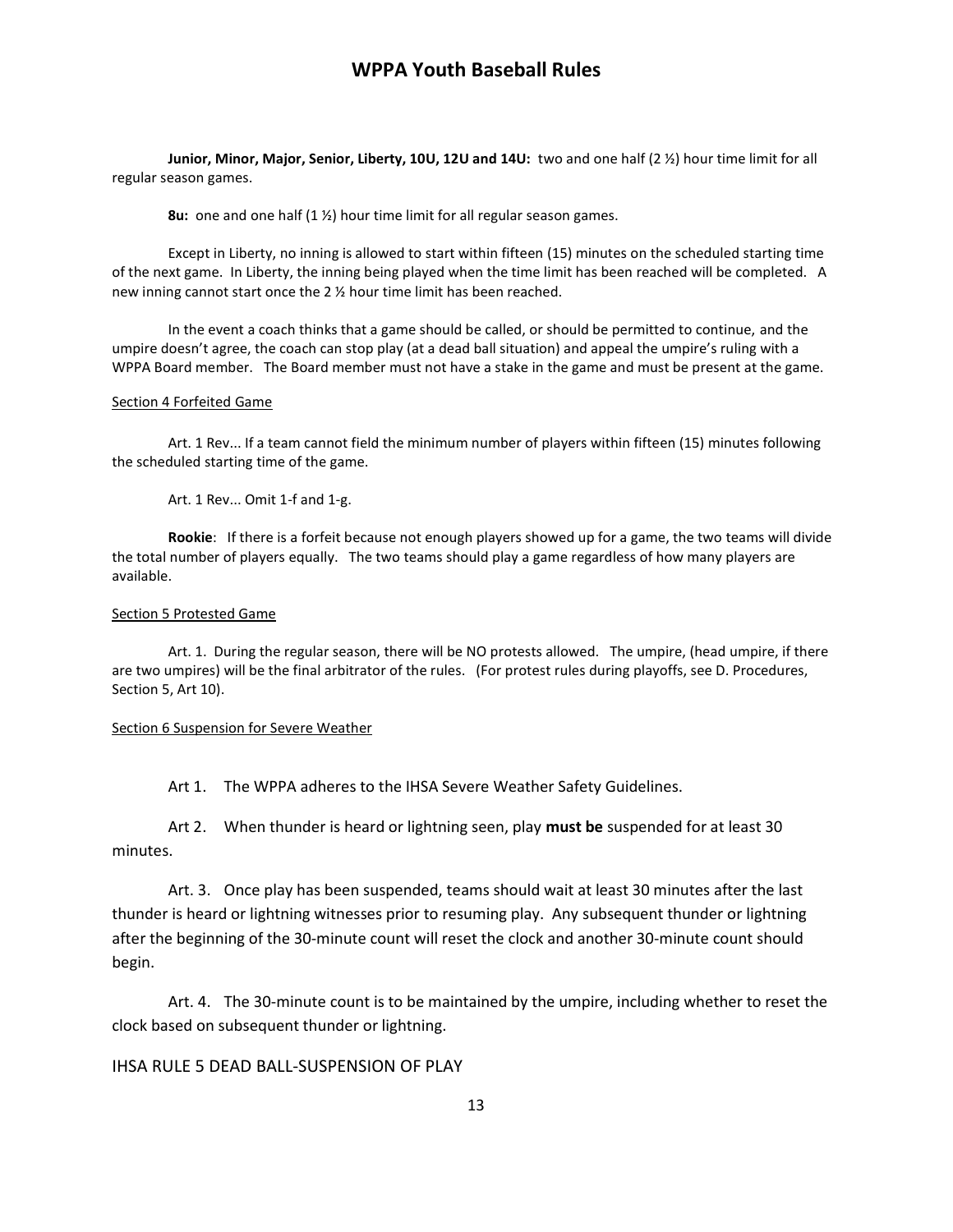#### Section 1 Dead Ball

Art 1 Rev... Ball becomes dead immediately when:

m. Omit.

o. Junior and Rookie: …the ball is: (a) in the possession of the pitcher with both feet in the pitcher's circle, or (b) on the batting tee. A runner that is beyond a half-way mark may proceed safely to the next base, if unoccupied. (c) When in the umpire's opinion, an infielder controls the ball and the runners have stopped advancing, the umpire must call time to stop the play. The player with the ball should demonstrate some control of the situation. For example, if the player with the ball has their back to play DO NOT call time out.

p. Junior and Rookie: …there are fewer than three bases occupied at the time that the ball is put into play, and a fielder receives the active ball and stands on home plate. If there are fewer than two outs, and a base runner has reached the half way mark between 3<sup>rd</sup> base and home, the base runner can score safely. If the fielder does not stand on home plate, but attempts to tag the base runner coming from 3<sup>rd</sup> base, the play and all base runners remain active until the ball is otherwise ruled dead by the umpire.

q. Major, Minor, 12U, 10U, and 8U: When in the umpire's opinion, an infielder controls the ball and the runners have stopped advancing, the umpire can and should call time to stop the play. The player with the ball should demonstrate some control of the situation. For example, if the player with the ball has their back to play DO NOT call time out.

Junior and Rookie: After the ball is dead, it must be returned to the pitcher on the mound. The umpire will call for the ball, which has to be sent to the catcher for placing on the tee.

## IHSA RULE 6 PITCHING

#### Section 1 Pitching

Art. 1 Rev... Major and Minor: Omit article.

Art. 2 Rev... Liberty, Senior, Major, Minor, 8U, 10U, 12U and 14U: The pitcher shall start their pitching motion with at least one foot in contact with the pitching rubber. One foot must remain in contact with the pitching rubber at all times until the ball is released.

Art. 3 Rev... Minor: Omit article.

#### Section 2 Infractions by Pitcher

Art. 1 Rev... Major, 8U, 10U, and 12U, and Minor: Umpires shall enforce these infractions only in extreme cases.

Art. 2 Rev... Major and Minor: Omit article.

Art. 3 Rev… Major and Minor: Omit article.

Art. 4 Rev…Balks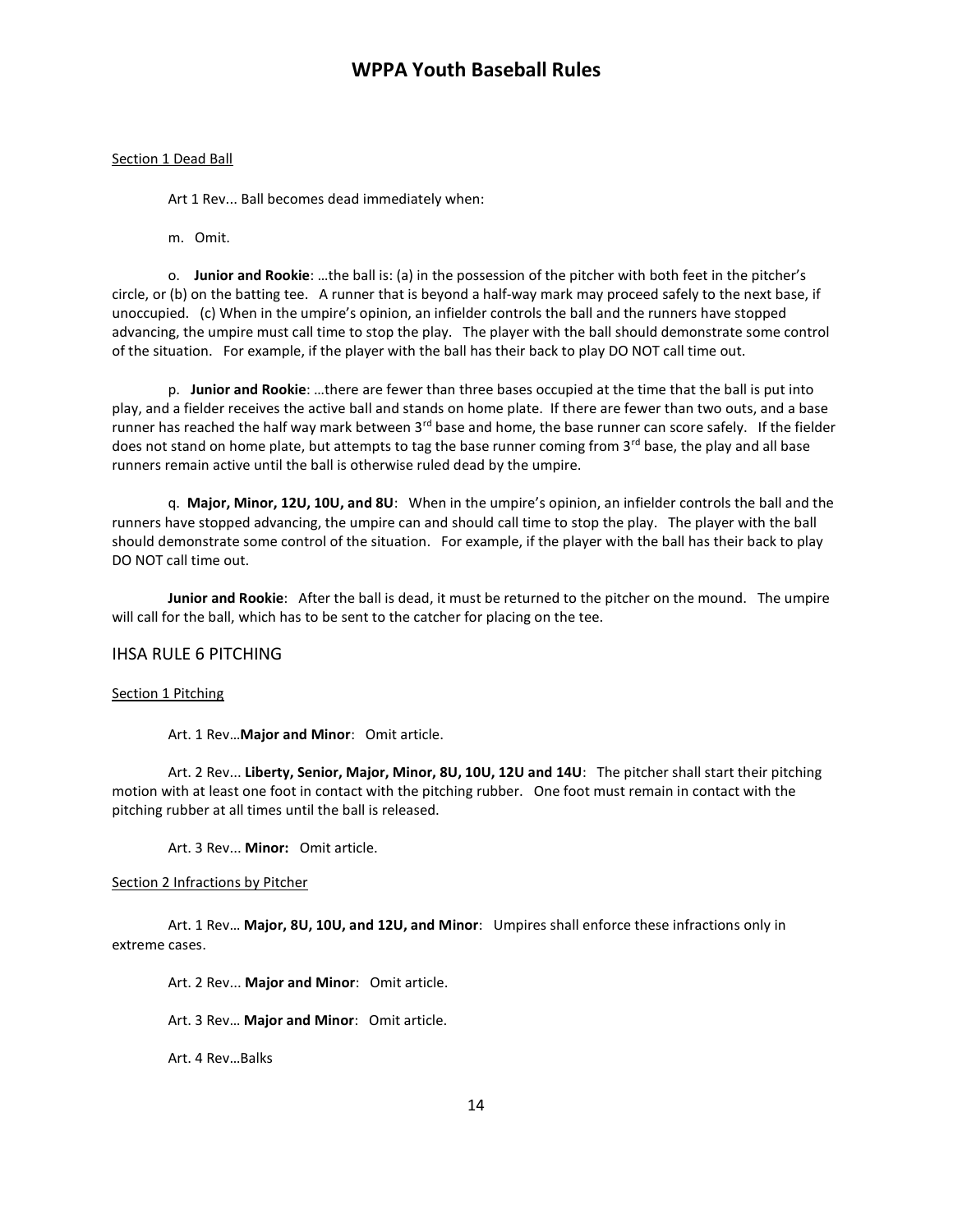Senior: Each pitcher gets one balk warning.

Major and 12U: There will be a modified balk rule called by the umpires. This is designed to teach the pitcher how to properly pitch from the stretch. A pitcher may not stop their pitching motion to home plate after coming to a set position and lifting their lead foot. A pitcher may not throw to any base except home plate. In the event that a base runner is drawn off base by this kind of balk, the base runner is not ruled out and is not awarded a base. The base runner must proceed back to original base and play will resume.

Minor: There are no balks or illegal pitches.

Art. 6. If a pitcher hits three batters in the same game, They are to be removed from the pitcher's position in that game (except in Liberty).

Art. 7. Minor, Major, 8U, 10U, and 12U: Pitchers are not allowed to throw breaking pitches. Curveball, knuckle curve, slurve, slider, and screwball are examples of breaking balls. Change-ups are not considered breaking pitches.

The ball is dead immediately when an illegal pitch occurs. A ball is awarded the batter. If the pitcher throws a second illegal pitch, the pitcher will be removed from the pitching position for the remainder of the game.

#### Section 3 Coach Pitch

Art. 1. Definition: The innings (in Junior prior to Memorial Day: after all batters on respective teams have batted off the tee and continuing for all subsequent innings; after Memorial Day: all innings in which an offensive coach pitches to their own players. (See Rule 6, Section 4 WPPA rules).

Minor, Junior, and 8U Only:

Art. 2. An offensive team coach (coach-pitcher) will pitch overhand to their own players.

Minor and 8U: For the  $1^{st}$  and  $2^{nd}$  innings, modified kid pitch will be used.

Junior: The coach pitcher shall begin pitching after completing the batting order once (where all players on the team have batted off the tee) and all subsequent innings. Transition from tee to coach pitch may occur during the middle of an inning.

Art. 3. Junior only: If during coach pitch innings, a batter doesn't put one of the first four (4) pitched balls into play or strike out swinging, the coach will pitch a fifth pitch. The batter is out if they swings and misses or if the umpire calls the pitch a strike. If the umpire rules the pitch was not in the strike zone, the "fifth pitch" process is repeated. The strike will be called by the umpire from behind the plate in the appropriate position to observe the strike zone.

Art 4. Once the coach-pitcher pitches the ball, the coach-pitcher cannot instruct, coach or comment in any manner so as to influence any base runner or the batter.

Art. 5. The coach-pitcher is not to interfere with the play or the ball during a game. This is a judgment call by the umpire. After the ball is put into play by the batter, the coach-pitcher should leave the field of play as soon as possible. If a batted ball strikes the coach-pitcher, the ball is considered dead, and the pitch does not count.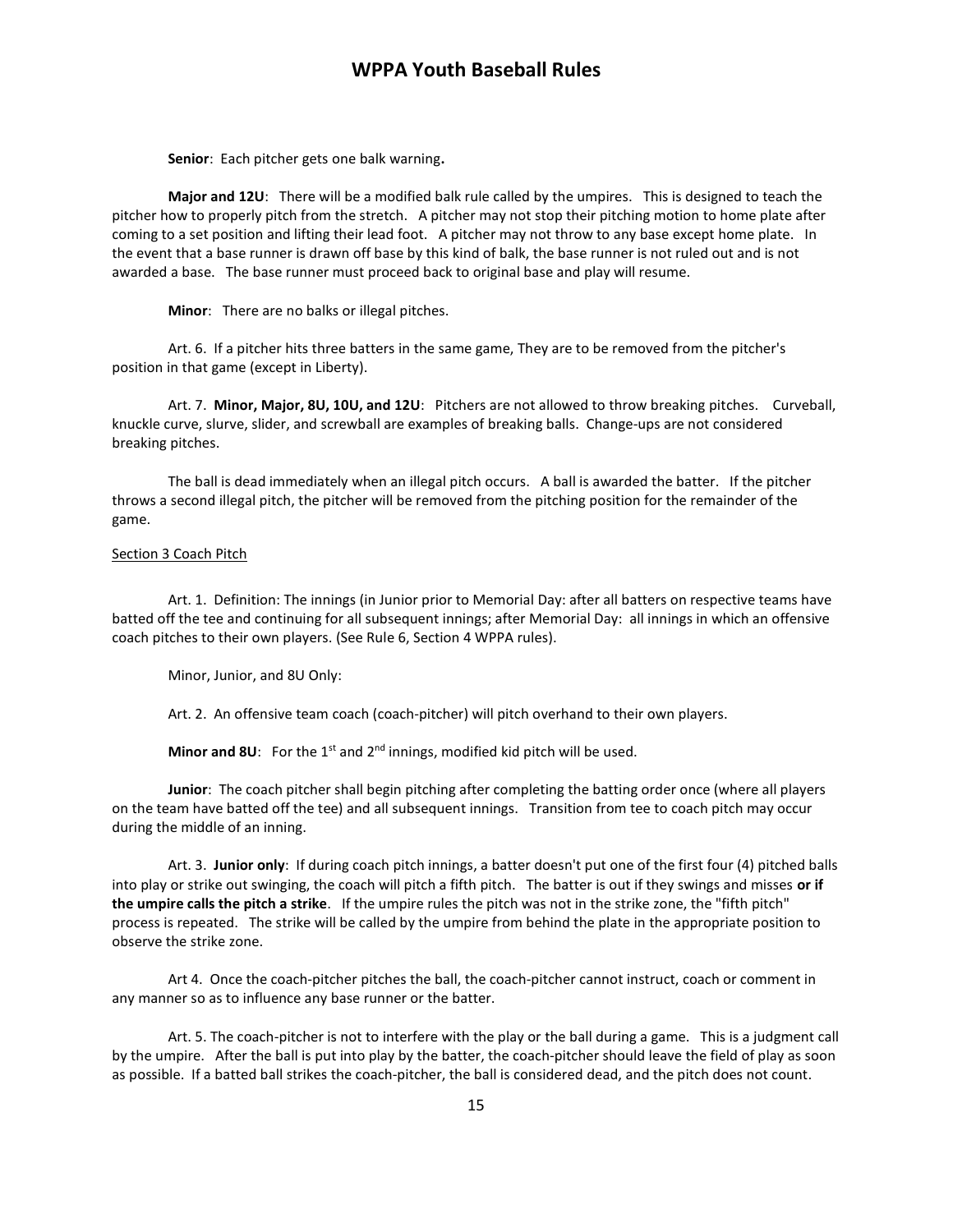Art. 6. If the coach-pitcher is ruled to have interfered with a play, it should be treated as interference with penalty given.

Art. 7. The coach-pitcher must keep one foot on the pitching rubber while They are pitching.

Art. 8. The exchange of the ball from the coach-pitcher to the catcher is a dead ball exchange unless the batter makes contact with the ball. The return exchange of the ball from the catcher is a dead ball exchange.

Art. 9. On defense, the defensive pitcher must be positioned within five feet of the pitcher's rubber.

Art. 10. If the catcher catches a foul tip on what would be the third strike, the batter is out.

#### Section 4 Kid Pitch

Art. 1. Definition: The innings (in Minor 3<sup>rd</sup>, 4<sup>th</sup>, 5<sup>th</sup>, 6<sup>th</sup> and all extra innings) in which a player from the defensive team pitches to the opposing batters. (See Rule 6, Section 4 WPPA rules)

Art 2. Modified Kid Pitch: Minor and 8U: During modified kid pitch, all plate appearances will start with kid pitch. After ball four is pitched by the kid pitcher, no base on balls will be awarded to the batter. Instead, the hitting team's coach will come in to pitch. The coach will "inherit" the existing strike count on the batter. The umpire will call balls and strikes during coach pitch. The coach shall pitch until the earlier of 3 pitches or until the batter puts the ball in play or strikes out. Batters must swing at the third coach pitch and the failure to do so will result in the batter being out. If a batter fouls off the third coach pitch, the at bat continues, but the batter must swing at all subsequent coach pitches until they strike out, put the ball in play, or fail to make contact with the coach pitch. All other WPPA rules governing coach pitchers will continue to be observed. The batter will be awarded 1<sup>st</sup> base in the event of a hit-batsman during kid pitch.

#### Section 5 Pitching Limits

Art. 1. Pitch Counts: (Spring/summer) This rule replaces all other pitching restrictions, there are no restrictions on the number of innings a pitcher may pitch in a game.

a. The pitch count limits and recovery days below are based on the player's age on opening day of the WPPA season. Even if a player has a birthday that would move them into a different age group during the season, the player's age at the start of the season controls for the duration of the season.

| <b>Age</b>  | <b>Max Pitches Per Day</b> | <b>Max Pitches Per Season</b> |
|-------------|----------------------------|-------------------------------|
| <u>7-8</u>  | 50                         | 1000                          |
| $9 - 10$    | 75                         | 1000                          |
| $11 - 12$   | 85                         | 1000                          |
| $13 - 14$   | 95                         | 1000                          |
| $15 - 16$   | 95                         | 1300                          |
| $17 - 18$   | 105                        | 1400                          |
| <u> 19+</u> | 120                        | 1500                          |

b. Pitch count limits include travel and house pitches, and are as follows: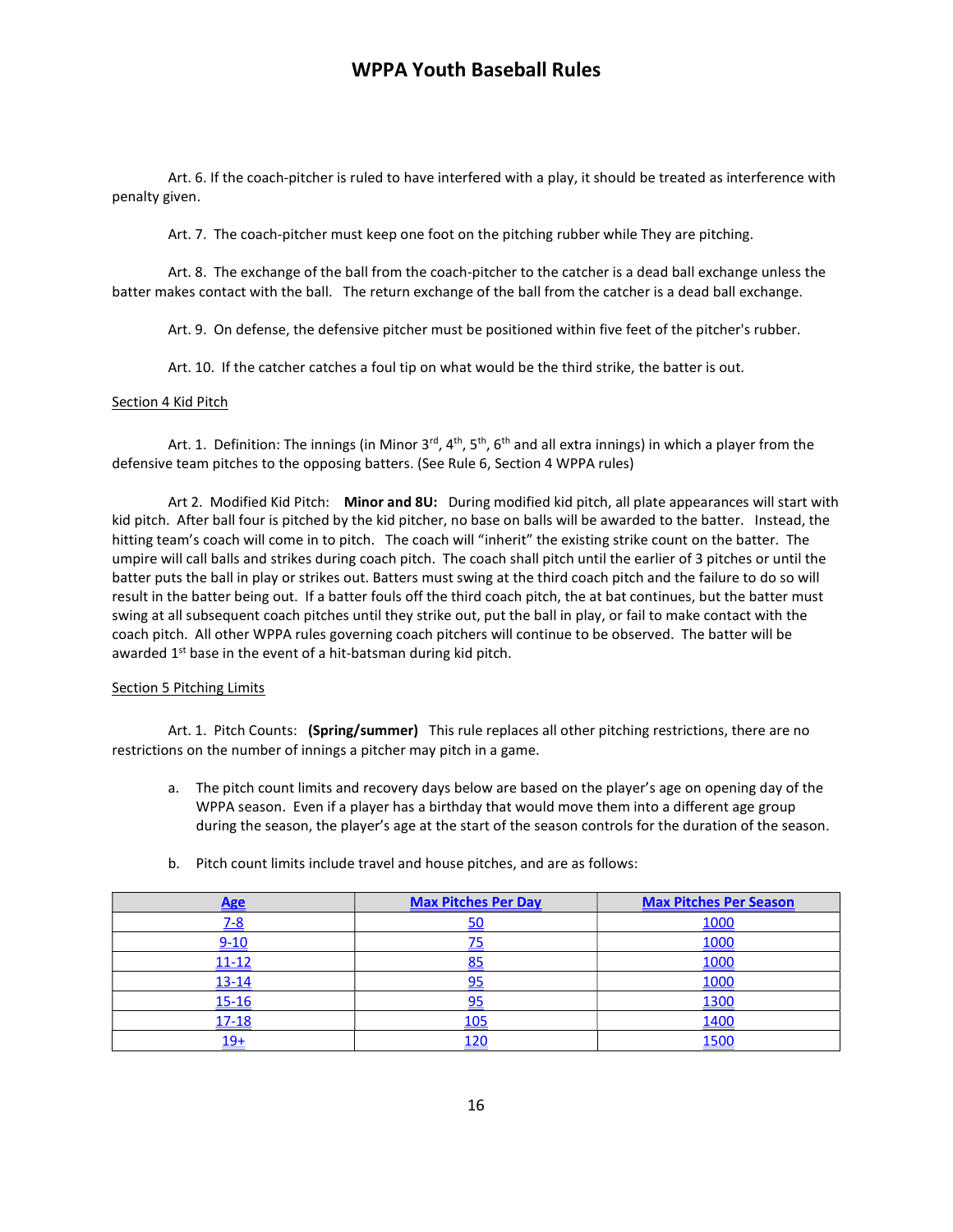- c. If a pitcher reaches any pitching limit stated herein for their age while facing a batter, the pitcher may continue to pitch until any one of the following conditions occurs: 1. The batter reaches base; 2. The batter is put out; 3. The third out is made to end the half-inning.
- d. If a pitcher exceeds any pitching limit, then the total number of pitches thrown, not the limit, is used for pitch count for all other purposes, including rest days.
- e. Seniors: at the start of Senior playoffs, the season pitch limit shall be extended by 200 pitches.
- f. A player may pitch in multiple games in a day, but they cannot throw more pitches in a single day than the aggregate max pitches per day limit for their age. For example, a player who is 9 may pitch up to 75 pitches total (subject to the completion of a batter rule) regardless of the number of games in a day. So if the player throws 10 pitches in game 1 and 50 pitches in game 2, that player is available for only 15 pitches in game 3, for a total of 75 pitches. .
- g. If a player plays for a baseball team outside of Welles Park (e.g., a non-Welles affiliated travel or house program), the WPPA house coach is responsible for knowing whether the player has pitched and how much the player has pitched so as to ensure compliance with the WPPA pitching limits set forth above, and reporting the pitch count to the division commissioner. If the coach does not know or cannot find out the player's pitch counts from their non-WPPA teams, that player is not eligible to pitch.
- h. Travel and house coaches shall communicate and work together regarding pitchers' weekly pitch counts during weeks when a travel player is not specifically reserved for travel pitching.
- Art 2. Recovery Days

Recovery days are based on the total number of pitches thrown by a player in a day, including all travel pitches.

For the rules below, one day rest means if you pitch on Monday, you cannot pitch on Tuesday. Two days rest means if you pitch on Monday, you cannot pitch on Tuesday or Wednesday. Three days' rest means if you pitch on Monday you cannot pitch on Tuesday, Wednesday or Thursday. Four days rest means you cannot pitch on Tuesday, Wednesday, Thursday or Friday. The number of hours between starts is not a factor.

7-14 year olds: 0-20 piches – no rest days required  $21-35 - 1$  day rest 36-50 – 2 day rest [NOTE: maximum pitches per day for 7/8 year olds is 50] 51-65 – 3 day rest 66+ - 4 day rest

15-16 year olds: 0 – 30 pitches- no rest days required 31 – 45 pitches- 1 day rest 46 – 60 pitches- 2 days rest 61-75 pitches – 3 days rest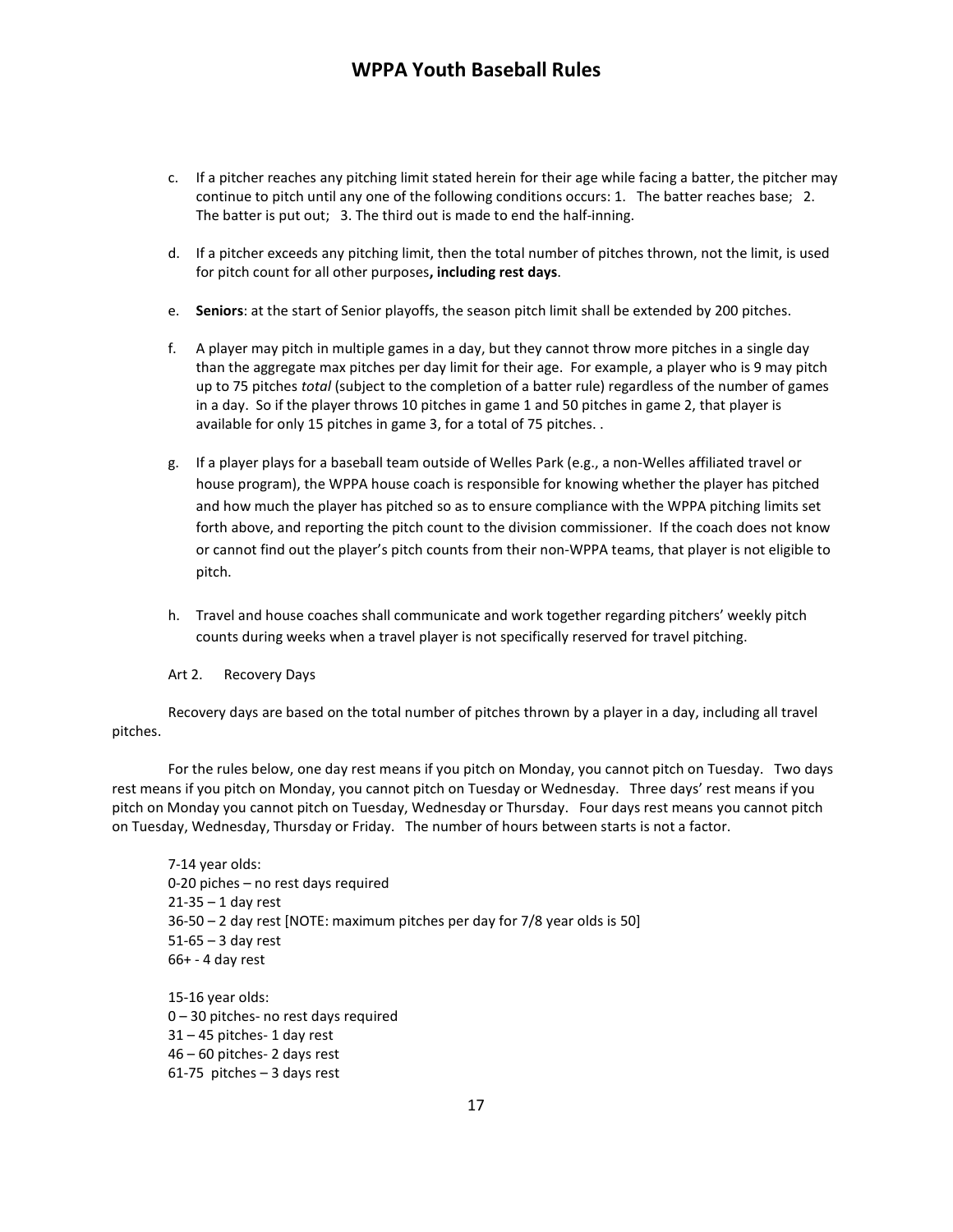76 or more pitches- 4 days rest

17-18 year olds: 0 –30 pitches- no rest days required 31 – 45 pitches- 1 day rest 46 – 60 pitches- 2 days rest 61 – 75 pitches – 3 days rest 76 or more pitches- 4 days rest

19+ year olds: 0 –30 pitches- no rest days required 31 – 45 pitches- 1 day rest 46 – 60 pitches- 2 days rest 61 – 80 pitches – 3 days rest 81-105 - 4 days rest 106 or more pitches – 5 days rest

Art. 3. Tracking and Recording Pitch Counts

The head coach of each team in a given game must keep track of pitches for every pitcher on both teams used in the game. The job may be given to a parent volunteer, but it is the head coach's responsibility to ensure it is done. The two pitch-count keepers will compare numbers at the end of each half inning or when a particular pitcher is removed from a game. If there is a discrepancy that cannot be rectified before the umpire is ready to start the next inning or resume the game after a pitching change, the official pitch count will be determined to be an average of the two numbers.

Pitch counts must be recorded into the WPPA website by 11:59pm the day of each game. The Head Coach can have a proxy enter the pitch counts, however, the Head Coach is responsible for the recording of the pitch counts and entry into the website. Each Division Commissioner for their appropriate Divisions shall monitor the timeliness of pitch count entries. After one warning, in the event a Commissioner finds that a coach has failed to enter pitch counts according to the time stated in these rules and reports this to the WPPA Board, a one-game suspension of the coach is triggered and shall be served at the next possible game.

Art. 3. 12U and 10U: For each game, one player on each team can pitch 3 innings in the game, for all other players, apply the following restrictions: 8U, 10U, and 12U: No pitcher may pitch more than 2 innings per game. No pitcher may pitch more than 3 innings per weekend. A pitcher who pitches more than one inning may not pitch another game on the same day or a game the next day. From one pitch up to three outs constitutes an inning pitched.

Section 6. Travel Pitching Reservations

Art. 1. House and travel coaches are expected to work closely together to ensure travel players have the opportunity to pitch and develop in both house and travel games. Neither house teams nor travel teams have priority with respect to pitching, unless a player has been reserved for the week to pitch in travel games only.

Art. 2. Travel coaches can "reserve" each travel player for two (2) weeks per house season to be used as a pitcher. To reserve a player, a travel coach must email the relevant house coach, league commissioner and the travel coordinator with notice of the reservation. This notice must be given no later than the Tuesday prior to the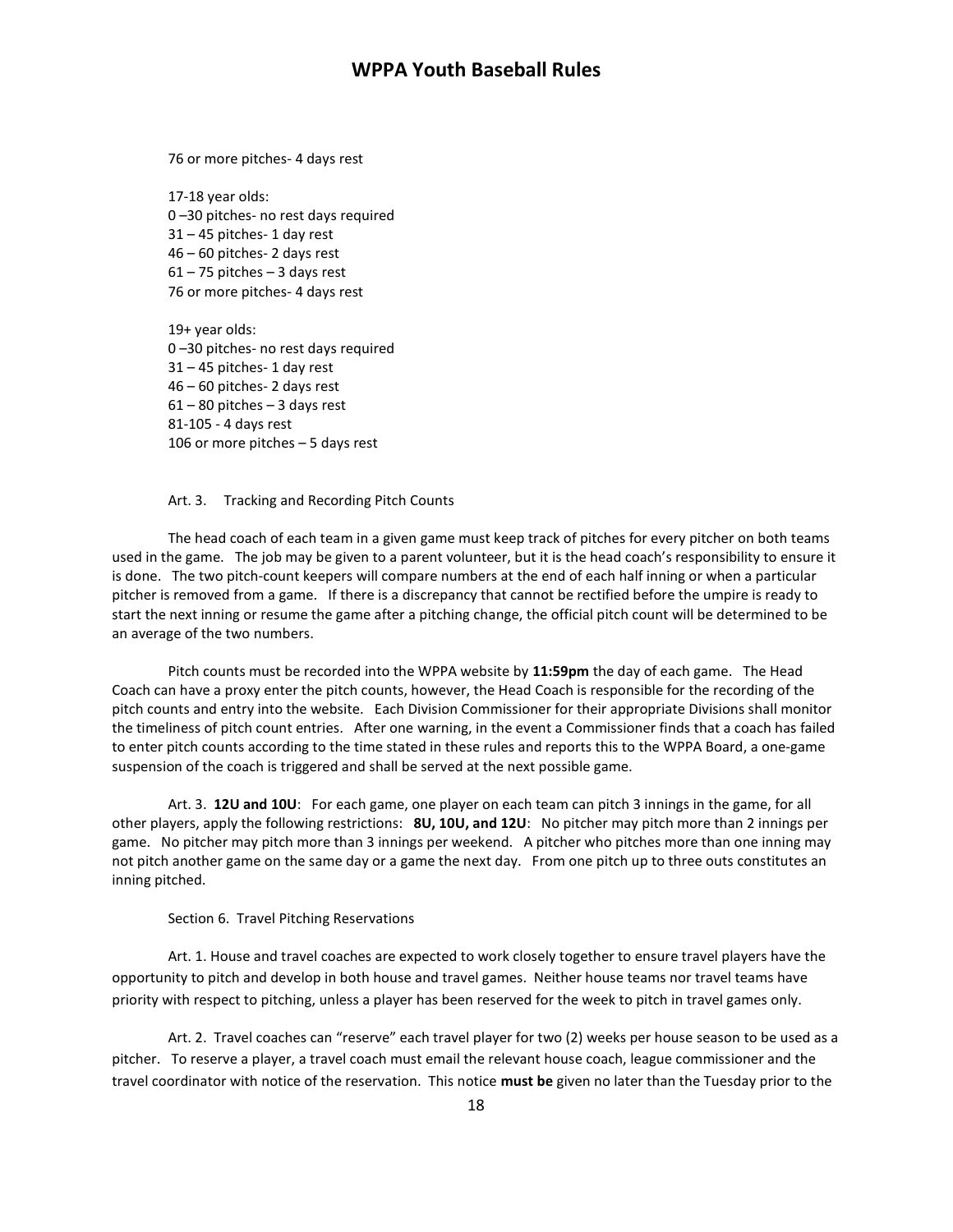weekend of the game(s) for which the player would be reserved. Unless otherwise agreed, the reservation will be effective for the entire pitch count week (Thursday through Wednesday).

Art. 3. Unless exceptional circumstances exist, as determined by the Board President or the Executive Board, a house team may not have more than two (2) travel players reserved during any single week.

Art. 4. House or travel pitching conflicts or disputes should be raised to the travel coordinator and the league commissioner as soon as they arise.

## IHSA RULE 7 BATTING

## Section 1 Position and Batting Order

Art 3. All able and eligible players must be in the lineup for the entire game except in Liberty. There can be no substitute batters or pinch hitters. All able and eligible players, including Farm Team players, will constitute the "batting order" and all players will bat during the entire game in the order established by the lineup. The only exception to this rule exists if a player is temporarily or permanently removed from the game due to injury, illness, or disciplinary action or has to leave the game early for personal reasons.

Option 1 Line-up is nine batters in the batting order with remaining players listed as substitutes. Each substitute must replace a starter in the batting order for at least three consecutive full innings (both offense and defense). A starter can re-enter the game in same position in the batting order after the substitute has completed their three innings. In any case, the starter must play at least three full innings.

Option 2 Line-up is the nine (9) position players plus the extra batter (Rule 3, Sec 1, Art 4); any remaining players are listed as substitutes and must be substituted in same manner as in Option 1. The extra batter cannot be replaced.

Option 3 Line-up is to include all players in the batting order. In this case, the regular WPPA rules on batting orders and defensive innings played apply.

There is no designated hitter in any league.

Any player arriving after the beginning of the game is added to the end of the batting order, except in Liberty where the player may be listed as a substitute, and the other team is notified of same.

Liberty: Before the game each head coach must determine which of three line-up options to use. See the options described above. If there are only eight players, no penalty out must be taken. In Liberty only, an extra batter is an optional tenth batter. The extra batter must be designated at the time of line up exchange. No substitution for the extra batter is allowed. No player may be an extra batter for two (2) games in a row.

Major, Minor and Junior: Each team's line up must have at least nine (9) batters. If a lineup has fewer than nine (9) batters, every number less nine (9) is an automatic out. During playoffs the minimum number of batters is the same nine (9).

This rule may not be waived by the coaches or umpire unless each team has fewer than nine (9) [nine (9) in the playoffs] batters and both teams have the same number of batters in the lineup. Once the rule has been waived, it cannot be re-instated during that game. If a team starts the game with nine (9) [nine (9) in the playoffs] batters and for some reason falls below that number, no penalty will be assessed.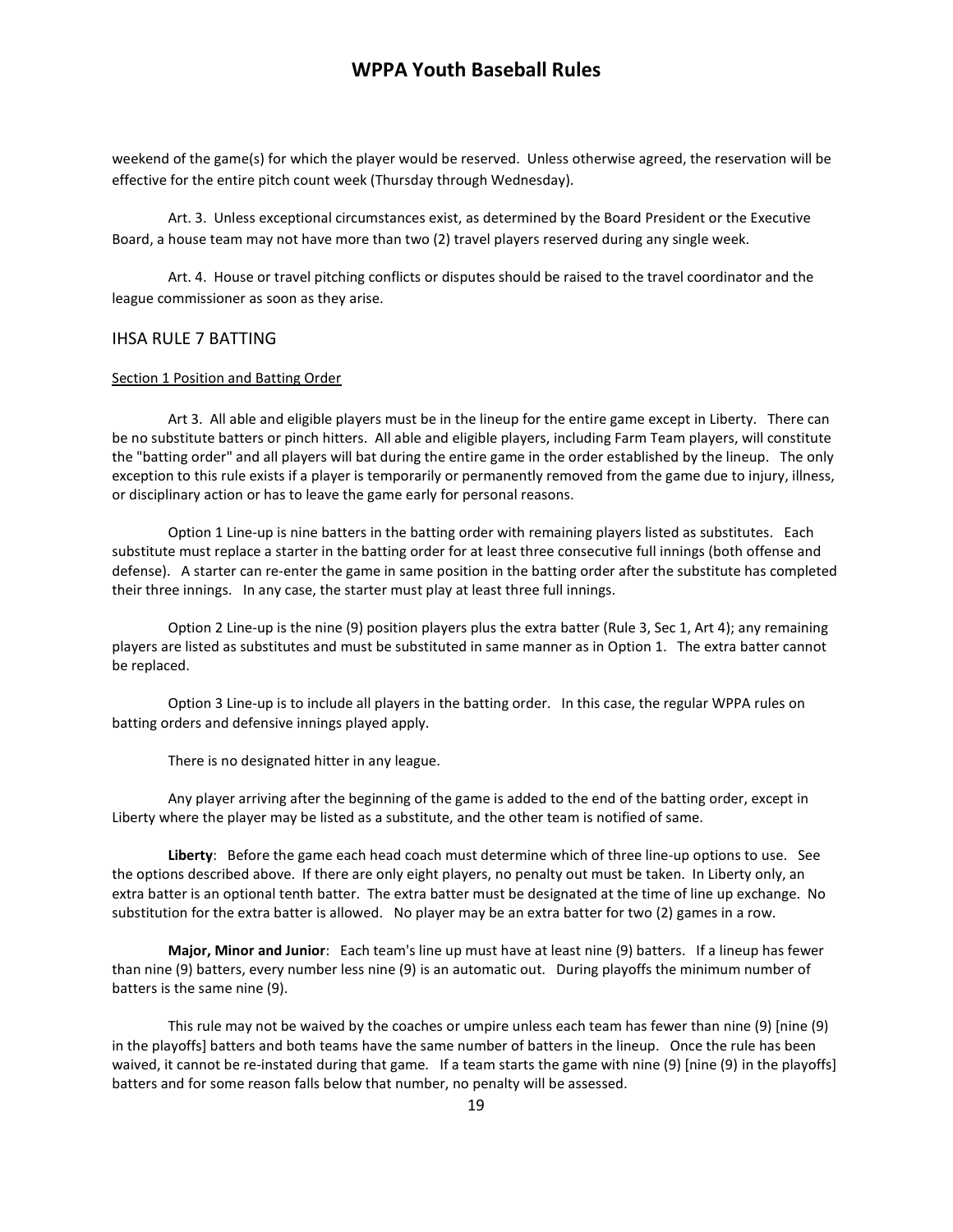8U, 10U, and 12U: No automatic outs will be charged for a shortage of players in the lineup.

#### Section 2 Strikes, Balls and Hits

Art 1. A strike is charged to the batter when:

Junior (Tee-Ball at bats) and Rookie: There is any contact with the ball by the bat after the ball is placed on the tee, which does not result in a fairly hit ball. There are no strikeouts in Junior (Tee-Ball at bats) or Rookie.

Art. 4. Junior (Tee-Ball at bats) and Rookie: A ball is foul if it does not pass the diagonal line that is in front of home plate.

#### Section 4 Batter is Out:

Art. 1b. Rev.... Minor, Junior (Coach Pitch), 8U: A third strike is called, whether or not the ball is caught by the catcher.

Senior, Major, 14U, 12U, and 10U: the IHSA third strike will apply. The rule reads "The batter is out when a third strike is not caught, provided a runner occupies first base and there are less than two outs. A runner is deemed to occupy first base if they were on first base before the pitch was thrown, regardless of whether they attempted to advance to second base by stealing or otherwise."

If there are two outs or if no runner occupies first base, the batter is not out, unless the third strike is caught. They are entitled to try to reach first base before being tagged out or thrown out.

With less than two outs and first base unoccupied or with two outs: The runners can advance at their own risk. Base runners can advance on a dropped  $3^{rd}$  strike – including base runners on  $3^{rd}$  base may attempt to advance home.

In the event of a dropped third strike, the first baseman is permitted to position himself or herself in foul territory and receive a throw from the catcher while tagging the orange safety base. The runner, consequently, will not be penalized for running to the inner white base to avoid contact.

Art 1j. Junior and Rookie: if they attempt to bunt the ball.

Minor: bunting is allowed.

8U: bunting is not allowed when a coach is pitching.

Art. 1k. All Leagues except Liberty: Fake bunting and then swinging is not permitted. The umpire will call a batter out if they show bunt, and then pulls the bat back and swings.

## Section 5 10<sup>th</sup> Batter Rule

Art. 1. Rookie: 10<sup>th</sup> Batter Rule: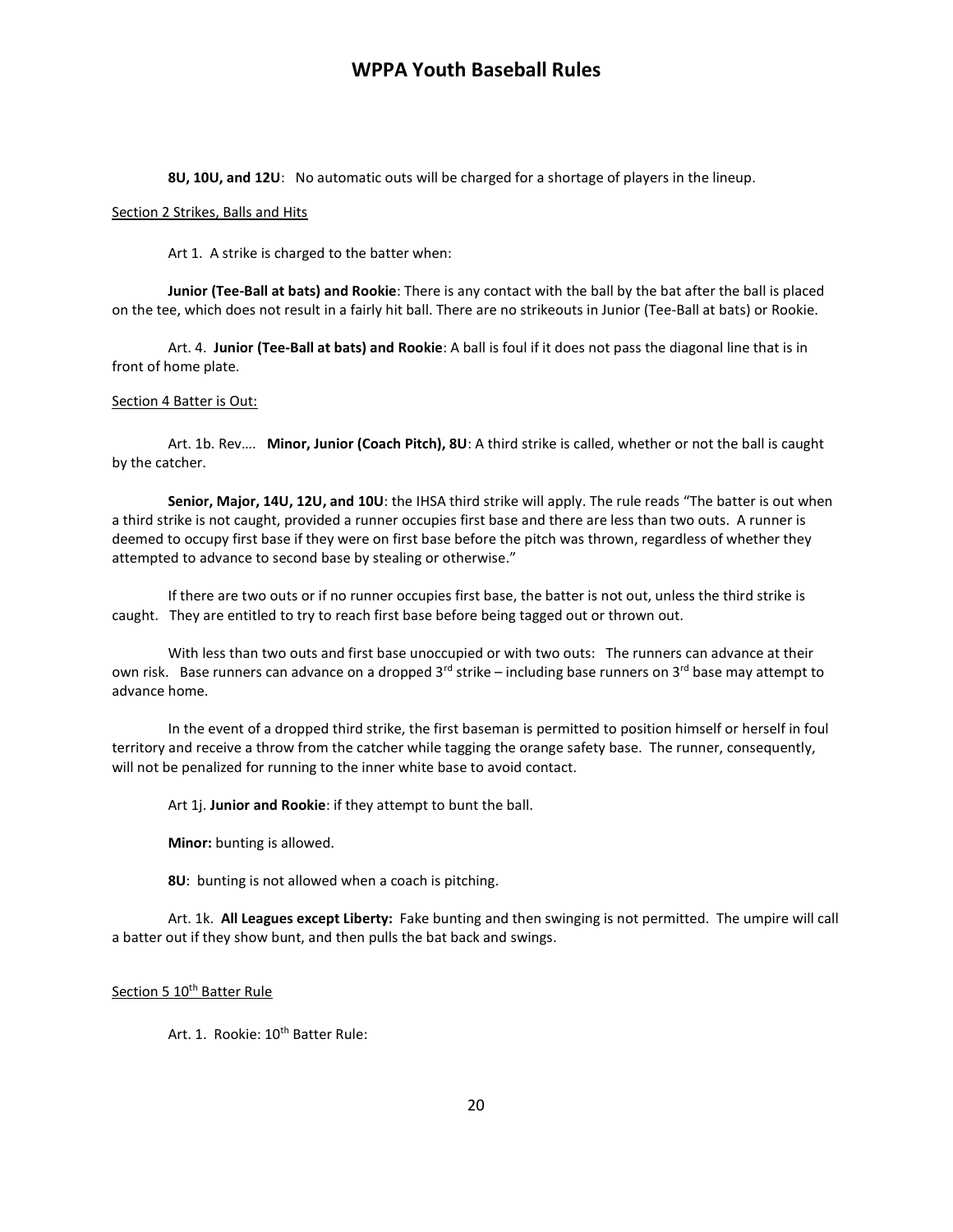During each inning, each team at bat will continue to bat until three outs have been recorded, or until 10 batters have batted, whichever occurs first. If three outs have not been recorded before the 10th batter of the inning comes to bat, the coach of the team on offense will notify the opposing team and the umpire that the 10th batter is up to bat. To end the play after the ball has been put into play, the ball must be made dead in any of the following ways:

- a. When the defensive team checks the progress of the runners.
- b. When the pitcher has the ball and has both feet in the pitcher's circle;
- c. When any defensive player creates an OUT;
- d. When any defensive player steps on home plate with possession of the ball.

When the 10th batter has put the ball in play, a runner must cross home plate before the ball becomes dead to count as a scored run. This situation is played as if there were two outs.

Any extra innings will be played without the  $10<sup>th</sup>$  Batter Rule.

#### Section 6 Maximum Run Rule

## Art. 1. Minor and 10U: Seventh Run Rule (this rule replaces the 10<sup>th</sup> Batter Rule in Minor)

During every inning except the last as determined by the umpire, each team at bat will continue to bat until 3 outs have been recorded, or until the seventh run of that half inning has scored, whichever comes first. No subsequent runs may score after the seventh run has scored. If the umpire is aware that the seventh run has scored, they should call time and end the inning. If not, when the umpire is notified, after the play and the ball is dead, that the seventh run has scored, they should immediately end the inning.

Minor only: The Seventh Run Rule shall not apply during the playoffs.

#### Art. 2. Junior and 8U: Sixth Run Rule

During every inning except the last as determined by the umpire, each team at bat will continue to bat until three (3) outs have been recorded, or until the sixth run of that half inning has scored, whichever comes first. No subsequent runs may score after the sixth run has scored. If the umpire is aware that the sixth run has scored, they should call time and end the inning. If not, when the umpire is notified, after the play and the ball is dead, that the sixth run has scored, they should immediately end the inning.

## IHSA RULE 8 BASERUNNING

#### Section 1 The Batter Becomes a Batter-Runner

Art. 1c Rev... A batter becomes a runner…

Senior, Major, Minor, 12U, 10U, and 8U: There will be no intentional walks, neither automatic as per IHSA rules or with four wide pitches. The pitcher must attempt to pitch to the batter. If the umpire feels this rule is being violated, they should warn the head coach of the defensive team, any further violation can result in the head coach being ejected.

Minor (Modified Kid Pitch innings), Junior, Rookie, and 8U: There will be no base on balls.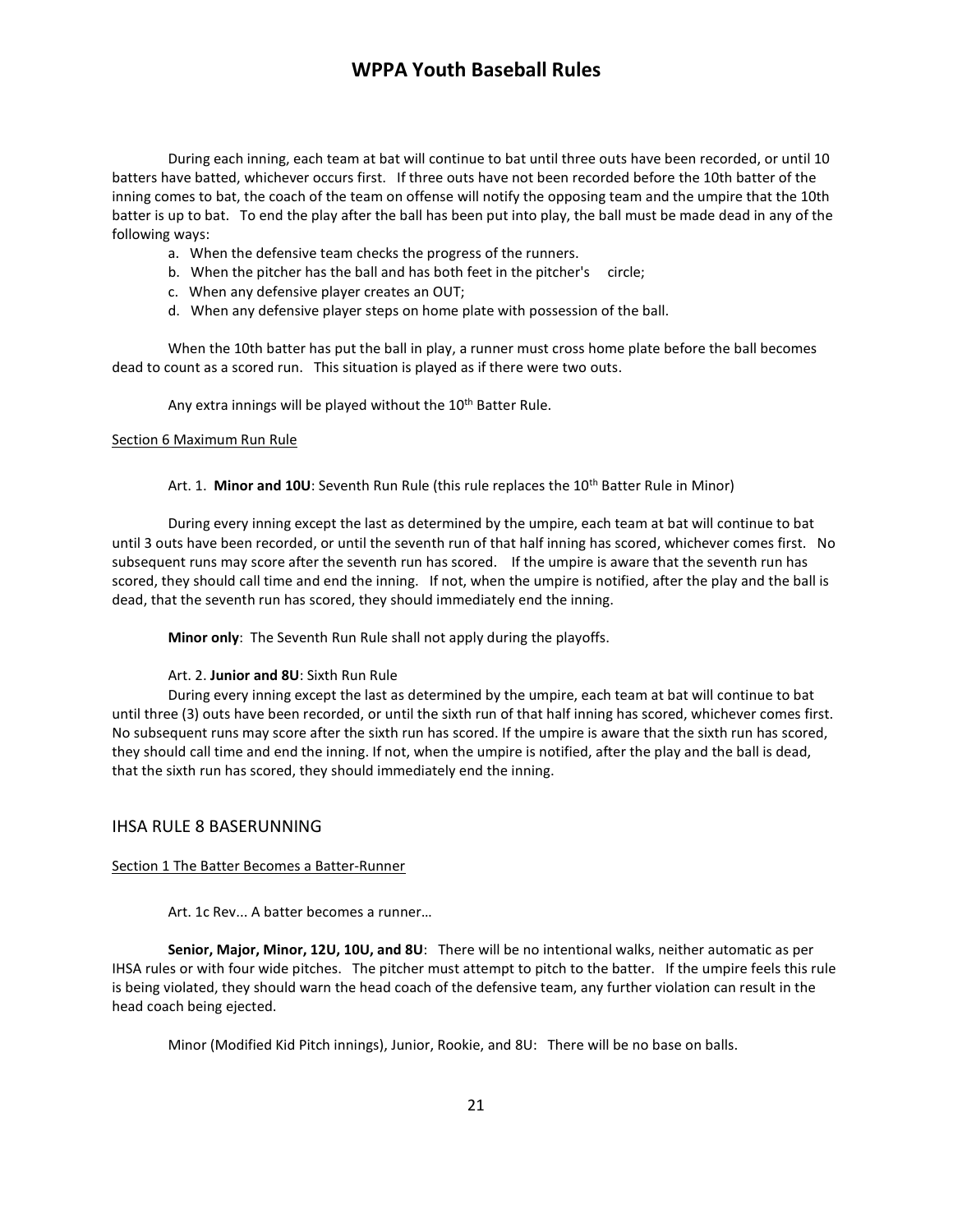#### Section 2 Touching, Occupying and Returning to a Base

Art. 5 Rev... Major, Minor, Junior, Rookie, 14U, 12U, 10U, and 8U: The umpire, at the end of play, will call all observed infractions of this rule without appeal by a coach or player. Senior and Liberty will observe the IHSA rule.

Minor and 8U: The exchange of the ball from the catcher to the pitcher is a live ball exchange. However, a runner on third may not score in this situation and a runner from first or second must stop at third.

10U: Base runners may attempt to score in this situation unless at the start of the play there are baserunners at 1<sup>st</sup> base and at 3<sup>rd</sup> base. When the play starts with base runners on 1<sup>st</sup> base and 3<sup>rd</sup> base, the base runner on 1<sup>st</sup> base may attempt to steal 2<sup>nd</sup> base, however, the base runner on 3<sup>rd</sup> base may not attempt to steal home.

Art. 10. Major, Minor, 12U, 10U, and 8U: Base stealing will be allowed within the following guidelines.

Major and 12U: A base runner may not leave a base before the pitcher, while in the act of pitching, releases the ball from their pitching hand.

Minor, 10U and 8U: A base runner may leave the base when the ball crosses home plate.

Minor: A batter may not advance past first base on a walk.

Minor: A base runner may not attempt to steal during the exchange between catcher and pitcher following a pitch unless the exchange is not completed (e.g., because of an overthrow), in which case it is a live ball and base runners may attempt to advance at their own risk.

Junior and Rookie: No base stealing. A base runner may not lead off, and can only leave the base once the ball has been hit.

In Major and Minor, prior to Memorial Day, in 8U, 10U, and 12U, prior to the second weekend, the first time a base runner leaves the base early, they will be warned. This will be a "Team Warning." The next time this base runner or any other base runner from that team leaves the base early, the offending runner will be called out. (The "Team Warning" is considered the first warning for all members of that team.) In Major and Minor, on or after Memorial Day, in 12U, 10U, and 8U, on or after the second weekend, the first time a runner leaves the base early, they will be called "out" without warning.

Art. 11. Minor, and 8U: A base runner may not steal home. Once on third base a runner must either be hit in, forced in via a bases loaded walk, or hit by pitch. The base runner cannot advance home from third base on a wild pitch, passed ball, or straight steal. The runner on third base can also advance home from third base if the ball goes out of play and a dead ball is called as the runner would be entitled to any base(s) resulting from the dead ball. Otherwise there is a "wall" on the runner on third base. For example, if the catcher plays on the runner trying to steal second and the ball is thrown away the runner must remain at third base since they were not played on. A base runner who attempts to steal home, even mistakenly, must attempt to return to third base without being tagged out, but if the base runner crosses home plate, they will be called out.

Art. 12. Junior: a baserunner may advance only one base on an infield hit. The determination of an "infield hit" will be left to the umpire's discretion.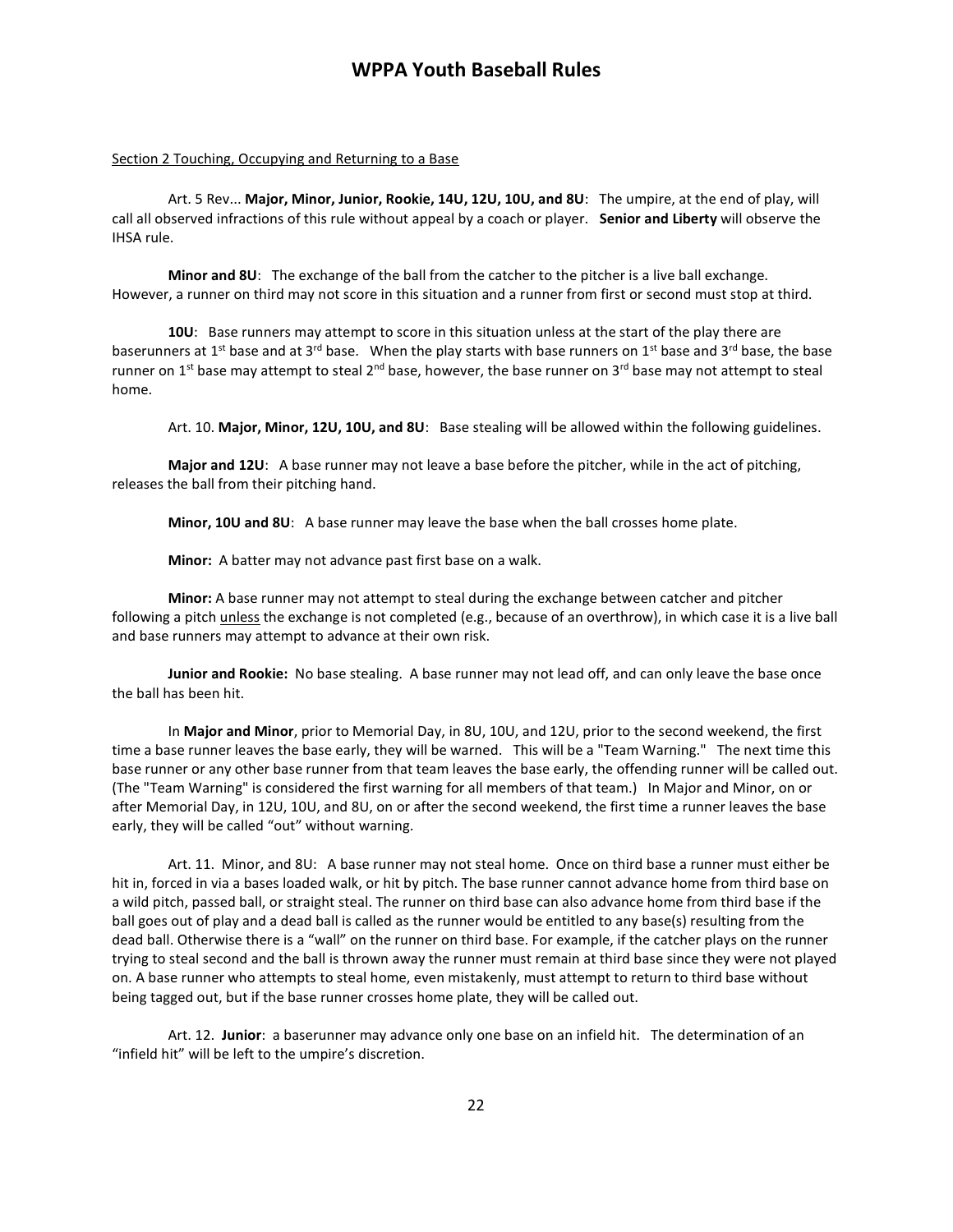#### Section 3 Baserunning Awards

Art. 1 Rev…a catcher should not intentionally obstruct home plate (e.g., stand on the plate with both feet) when a runner is attempt to score.

Art. 3 Rev… Each Runner is awarded:

Four Bases (home) if a defensive player's mitt and/or a cap is thrown at a fair ball (except in Senior and Liberty).

Art. 5 Rev... Junior and Rookie: On each batted ball where the first throw by an infielder results in the ball going out of play behind 1st base--award one base to batter and runners from base occupied at start of play, i.e. batter occupied home, gets 1st base.

Art. 7. Junior (Tee-Ball at bats) and Rookie: Half-Way Rule: After the umpire calls a "Dead Ball," a runner is given a base if they have advanced halfway or more; otherwise, the runner must return to the previous base.

Art. 8. Junior and Rookie: Intentional rolling or bouncing of the ball on the playing field between defensive players during active plays is not permitted. All ball exchanges among defensive players must be airborne (overhand, or underhand for a short throw). If intentional rolling of the ball is observed by the umpire, they shall give a warning to all players and coaches regardless of which team incurred the rule infraction. On subsequent infractions, the umpire may call a base runner safe at a base if they determine that a player intentionally rolled or bounced a ball on the playing field during active plays.

Art. 9. Junior and Rookie: The pitcher fielding the ball must make an attempt to complete an airborne exchange of the ball with another defensive player to make a force out or put out at any base. If the pitcher chases the batter/runner down between home and 1st base instead of throwing the fielded ball to the 1<sup>st</sup> baseman, the runner will be ruled "safe" even if the tag is made by the pitcher.

Junior: The catcher must make defensive plays at home unless there is some extraordinary circumstance not related to the catcher's relative skill level, for example, the catcher is injured and cannot/could not continue to play. Otherwise, if another defensive player makes a(n otherwise) successful defensive play at home, the wouldbe out is negated and if the runner would have safely reached home, the run counts.

Rookie: If a pitcher fields a ground ball and runs to home plate or any base for a force out instead of making an airborne exchange, then the runner will be safe even if the force is made by the pitcher.

Art. 10. Junior: In a force situation (but not a non-force situation) if an overthrow to third base goes out of play, the baserunner advancing to third base shall remain at third base and shall not be awarded home plate.

### Section 4 Runner is Out

Art. 1 Rev…The Batter--Runner is out when

j. Rookie, Junior, , 10U, and 8U: no infield fly rule. 2022 NOTE: this rule has been modified so that there is an infield fly rule in Minor.

l. Their helmet is deliberately removed before time has been called by the umpire.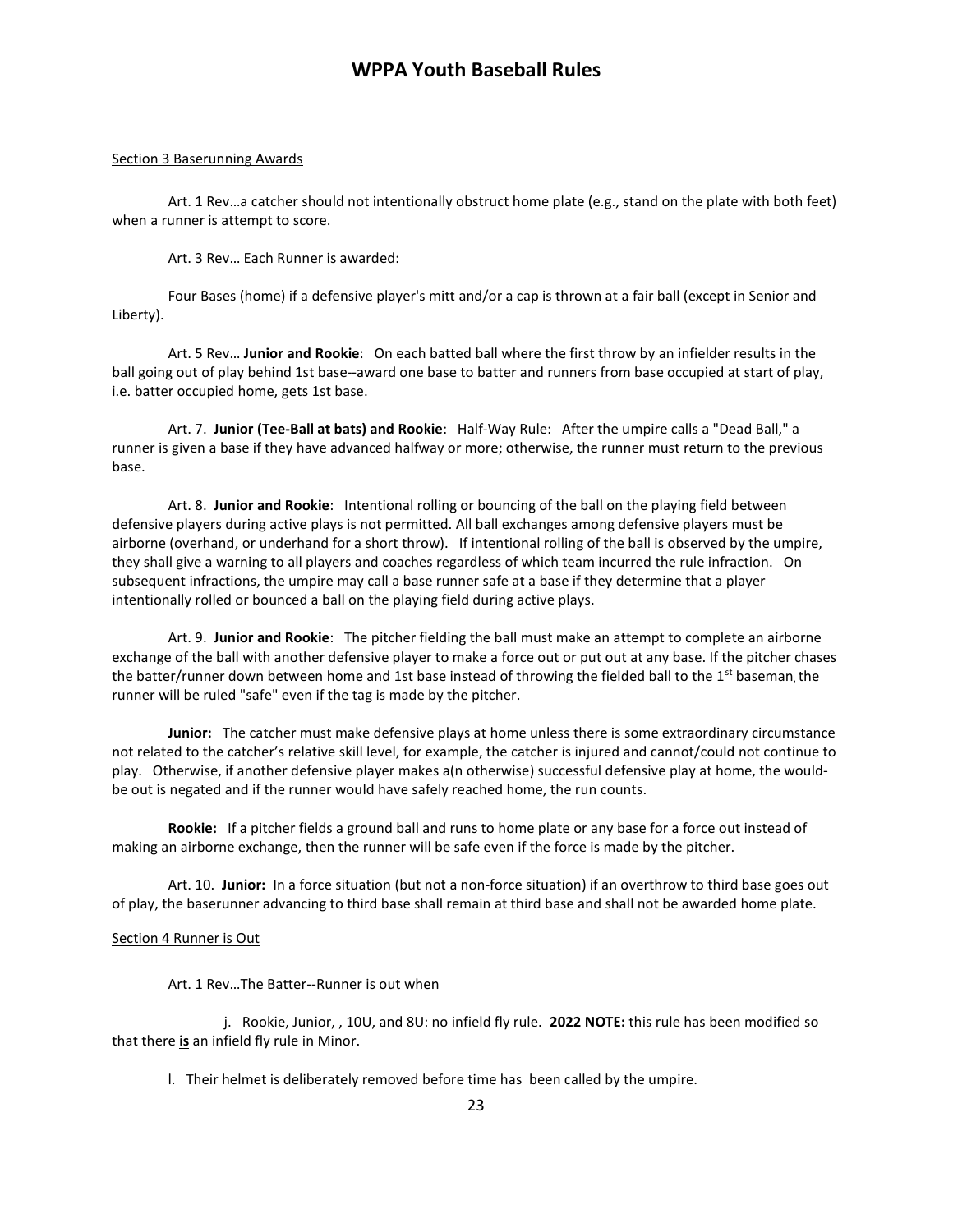Art. 2 Rev…The Runner is out when

t. A baserunner slides head first while advancing bases. A player may only slide head first when returning to a base previously occupied. (This rule does not apply in Liberty).

u. All players attempting to score must do their best to avoid a collision with the catcher. A player failing to do so shall be called out at the discretion of the umpire.

## IHSA RULE 10 UMPIRING

Umpires are selected, trained, scheduled and compensated by the WPPA. Eligibility is determined by the WPPA Board of Directors and managed by the Umpire Coordinator. No umpire outside of the WPPA organization is authorized to participate in the program unless authorized by the board. Any coach or parent who has a complaint about the manner in which any umpire conducts himself or herself in sanctioned games is to submit that complaint to the Commissioner of the Division in writing.

Umpires will be provided for the games whenever possible. However, if an umpire is not provided, each team may provide a coach volunteer to umpire. They may umpire in tandem throughout the game (plate/field) or umpire alone for two (2) innings each.

## Speed-up Rules

Courtesy Runners: Senior, Major, Minor, 14U, 12U, 10U, and 8U:

Art. 1 Rev… When there are two outs, a courtesy runner must be used for the catcher. The courtesy runner shall be the player that made the last batted out.

Art. 2 through Art. 4… Omit.

Art. 5 Rev... If a Rookie League player must temporarily leave the game after reaching the base, they will be replaced as a runner by the last out (e.g. the runner forced at second).

Art. 1-3... May be used at umpire's discretion to speed up a game.

After Putouts Art. 1-3… Omit for all leagues.

## **PROCEDURES**

#### Section 1 WPPA Board

Art. 1. The WPPA Board of Directors will meet the first Thursday of every month.

Art. 2. Board officers must attend the monthly board meetings. If a board member misses three meetings within a year, the board member may receive written notice from the board that they has been relieved from duty and their position will be filled by appointment.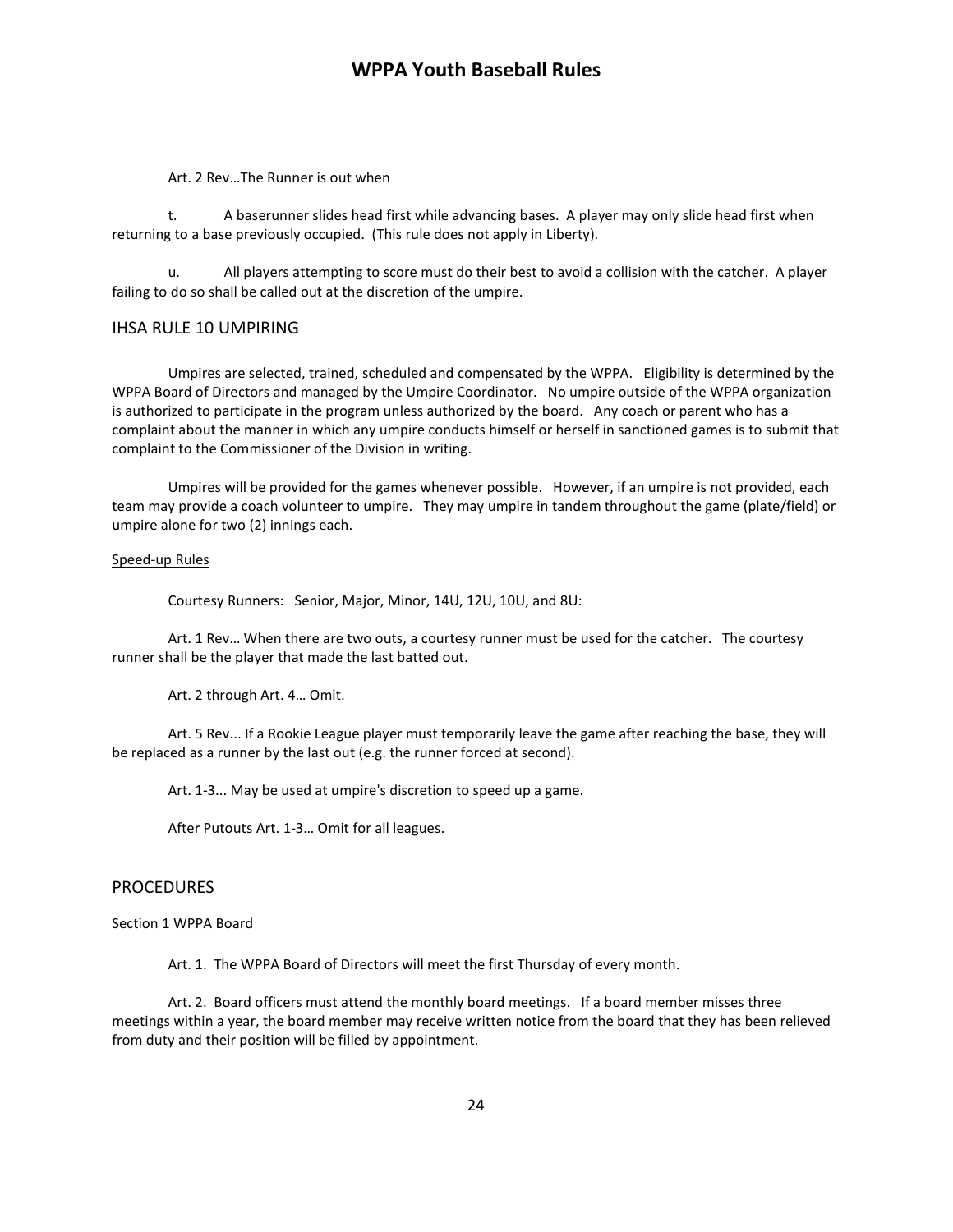Art. 3. If a league commissioner cannot attend a board meeting, it becomes the assistant commissioner's responsibility to attend the board meeting to ensure that every league is represented.

Art. 4. The WPPA November board meeting will be closed to the public, in part, to discuss any disciplinary action (demotion, temporary suspension, permanent suspension or reprimands) deemed necessary against coaches.

- 1. Coaches may be informed in writing of any disciplinary action against them.
- 2. If a coach wishes to protest the board's action, they may appear before the executive board at a mutually-agreed time.

## Section 2 Pre-Season

Art. 1. Pre-season practice may begin four weeks prior to the official practice-game day. No coach may practice or encourage their players to practice on their own before this designated day. A team is allowed one, non-practice, team meeting prior to this day.

Art. 2. Trading: Deadline for trading of players will be set by the board. Other trades will be allowed if a parent requests the trade for reasons that are acceptable to the board president, both vice-presidents and the commissioner of the league involved.

Art. 3. Each head coach is to appoint a team parent. This team parent will be responsible for the following duties (where applicable): Help during team pictures, help in organizing the year-end picnic, help at BSDK, help in distributing any newsletters, organizing team refreshments and any other duties that require the interaction of the team parents.

Art. 4. The board strongly recommends that each coach establish written rules to govern participation and discipline within the guidelines of the WPPA rules. The board also recommends that these written rules be submitted to the board.

Art. 5. If a coach encounters serious family problems or illness that makes him or her unable to fulfill their coaching duties, the WPPA board should be notified. The board will do whatever it can to help the team during the coach's absence.

Art. 6. The WPPA President will appoint commissioners subject to WPPA Board approval.

Art. 7. Each commissioner may have an assistant.

#### Section 3 Practices

Art. 1. Coaches shall inform all players of practice times and any changes to previously published practice and game times.

Art. 2. (Spring/Summer Season) Number of practices during each week of the baseball season:

a. While schools are in session: Minimum of one (1) per week, maximum of two per week.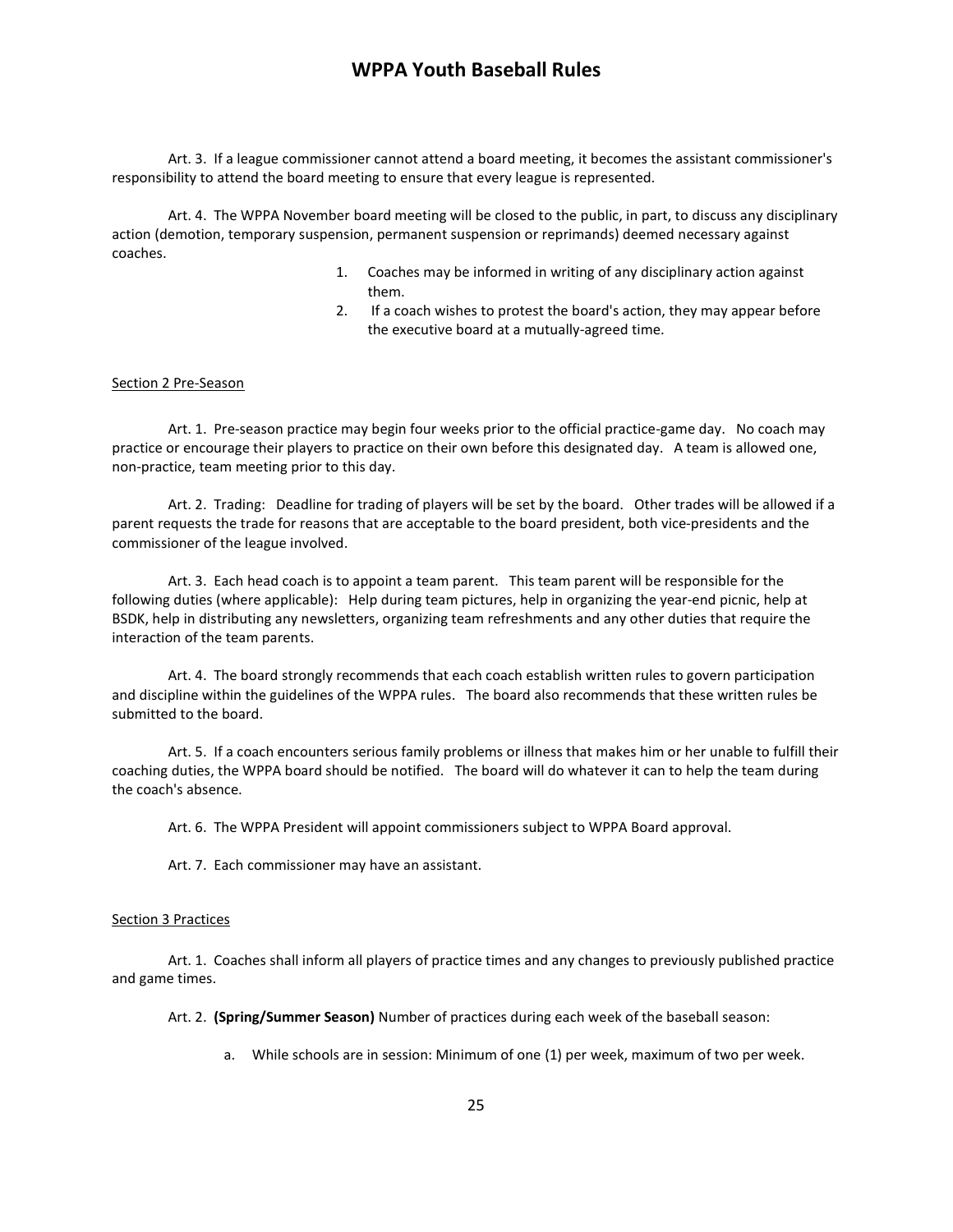b. When schools are dismissed for the summer: minimum of one (1) per week, maximum of three (3) per week.

Art. 3. A practice shall be defined as any gathering of two (2) or more players at the request or direction of a head coach or assistant coach either directly or indirectly for the purpose of practicing or coaching baseball. Practices include gatherings at batting cages or at a coach's house or coming to a game more than one hour before game time.

Art. 4. Practices should be no more than two (2) hours in length.

Art. 5. Any team may practice on any open and available field, but batting practices may only occur on the team's assigned field or the next league up, if available.

When practicing at Welles Park, Senior league batting practice is limited to Diamond No.6. Park District regulations prohibit batting practice by Liberty teams at any Welles Park diamond.

Art. 7. If a coach is unable to attend a scheduled practice or game for whatever reason, an assistant coach or a responsible adult should take over and conduct the practice or the game.

### Section 4 Games-Participation and Scheduling

Art. 1. Coaches are prohibited from discouraging a player's participation or encouraging a player not to show up for games or practices because the player is weak in baseball skills. Any violation of this rule will result in immediate and permanent removal of the coach from WPPA baseball.

Art. 2. The WPPA will furnish to each player, coach, and umpire the "Official Schedule of Games" for their respective league indicating calendar dates, days, times and team match-ups for regular season games. The Official Schedule of Games will also indicate dates available for rain make-up games and playoff games. Actual team match-ups during the playoffs will be posted once regular season rankings are determined. It is the obligation of all players, coaches, and umpires to make themselves available for these times throughout the season.

No revision to the published schedule of games (other than changes caused by rain-outs) can occur unless authorized by the WPPA Board of Directors.

Art. 3. Any game which cannot be played due to inclement weather will be re-scheduled by the league commissioner. In the event that a team's complete season games cannot be played due to an insufficient number of Rain Days, the team's record will be based on the number of actual games played.

Art. 4. The initial house schedule will not have house games scheduled on Sunday mornings or Wednesday evenings. Travel coaches should schedule all games and practices on Sunday mornings or Wednesday evenings. Any conflicts between house and travel schedules will be resolved based on the following guidelines:

 Sunday morning and Wednesday evening travel games and practices have priority over house team games and practices. Travel coaches should schedule any Sunday morning games such that games conclude in time for players to arrive on time to Sunday afternoon house games.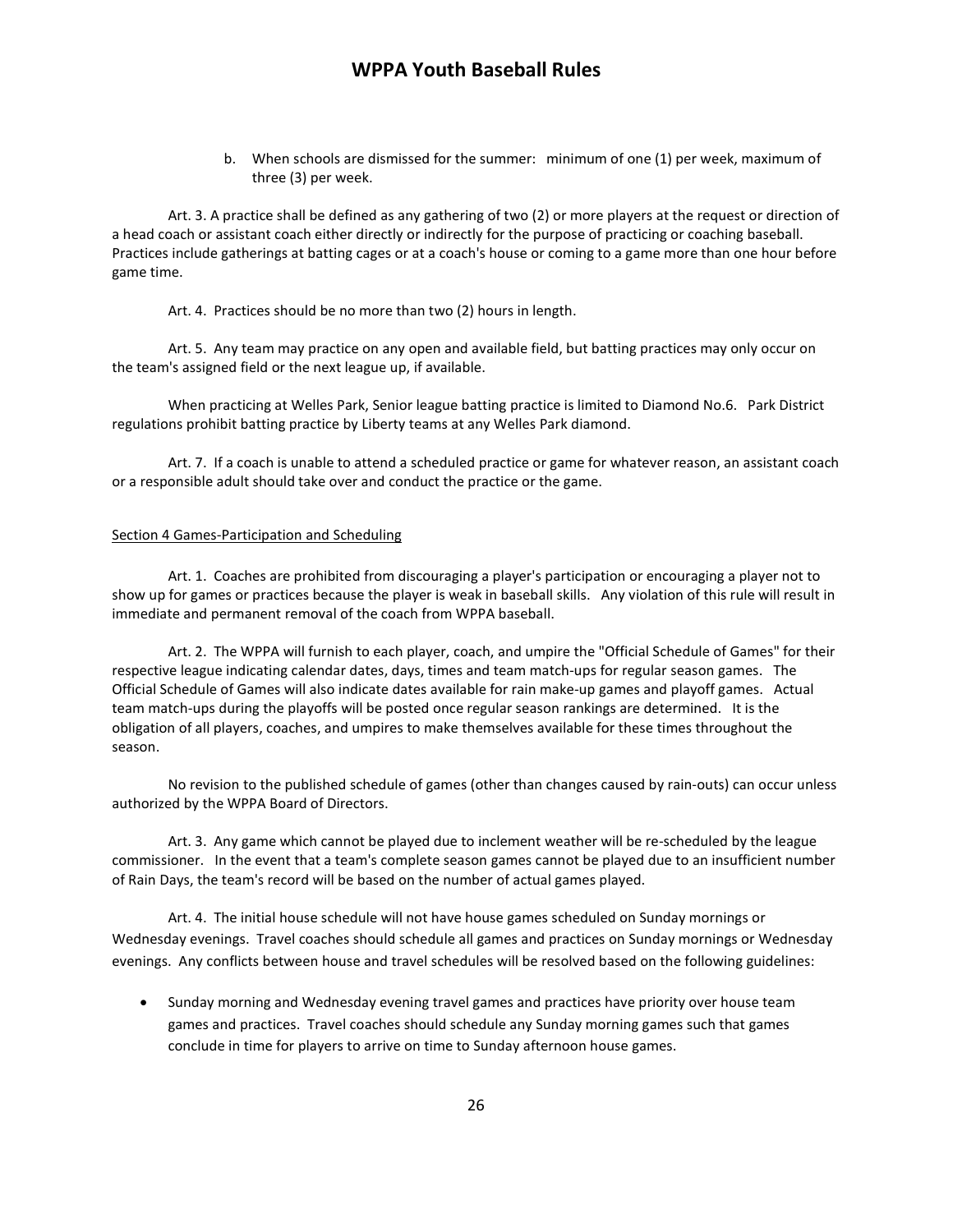- House practices have priority over travel practices at all times other than Sunday mornings and Wednesday evenings.
- Scheduled house games have priority over regular season travel games.
- Travel league playoff games have priority over regular season house games. Travel playoff games are defined as post-season league playoff games. They do not include games played to determine positioning for playoffs, "must-win" regular season games in advance of the playoffs, or any non-league tournament games.
- Travel 8u, 9u, 10u, 11u and 12u…House playoff games have priority over travel league playoff games.
- Travel 13u and 14u…Travel league playoff games have priority over house playoff games. To maintain the integrity of house league playoffs, the Senior Division Commissioner will use best efforts to structure and schedule house playoffs such that conflicts with 13u and 14u travel playoffs are minimized.
- Scheduled travel games that are recorded on a travel team's schedule on the WPPA website have priority over house rescheduled games, makeup games, practice games, and consolation playoff games.
- Travel games not scheduled on Sunday mornings or Wednesday evenings have priority over house practices with the following caveat. A player may skip only three (3) primary house practices in order to participate in a travel game. A travel coach that would like a player to skip any house practices beyond the third must obtain the approval of the Board President or the Executive Committee.
- Travel coaches should not schedule participation in tournaments for the first week of house playoffs. Thereafter, travel coaches may schedule tournaments or games, but cannot pitch players that are still in the house playoffs unless the house coach agrees to it. Any conflict between travel tournament games and house games will be resolved based on the above guidelines.

## Section 5 Playoffs-Scheduling and Standings

Art. 1. Liberty, Senior, Major, Minor, and Junior: Each team makes the playoffs.

Art. 2 In consultation with the Board, the commissioner of each league shall determine what trophies and end of season awards will be issued for their league.

Art. 3. Until the League Championship, the team with the better regular season record is the "Home Team."

Art. 4. There will be two (2) umpires for each playoff game, when available.

Art. 5. There is no time limit in playoff games. Playoff games must be played until a winner is determined.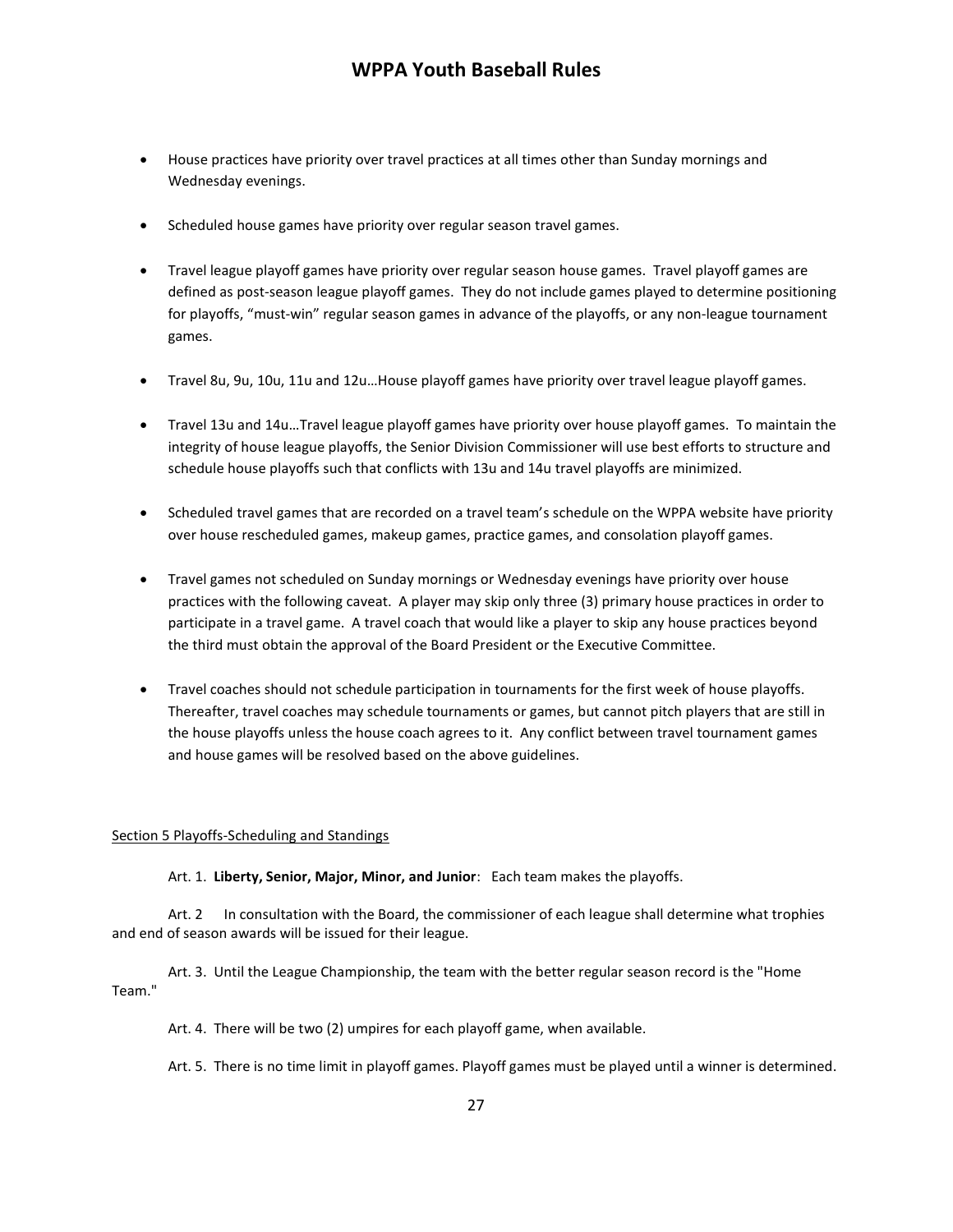Art. 6. In the event that a playoff game is rained out, called for darkness or reaches its time limit after it is an official game:

6.a. and the home team is ahead, the game is over and that team wins. For example, if a playoff game is called during the bottom of the 6th inning and the home team is ahead 6-5, the game is over and that team wins.

6.b. and the visiting team is ahead, and had the lead after the conclusion of the last complete inning played, the game will end and the visiting team will be deemed the winning team.

6.c. for all scenarios other than 6.a and 6.b above, the game will be suspended at that point, and the remainder of the inning will be played at a new time and if necessary, new venue.

6.d. After the resumption of a suspended game, the remainder of the interrupted inning shall proceed to its conclusion and, if one team is ahead, that team wins. After the resumption of a suspended game, the remainder of the interrupted inning shall proceed to its conclusion and, if the game is tied, the teams will continue play until a winner is determined.

In the event that a playoff game is rained out prior to becoming an official game, the game is replayed in its entirety.

Art. 7. Regular-season pitching limitations remain in effect during the playoffs.

Art. 8. Senior, Major, Minor, and Junior: Each team will participate in the league's playoff series. Where there are divisions, winners will advance until a representative of each division is determined. Where there are no divisions, winners will advance to the League Championship.

Art. 9. The playoff format will be determined by the board each season. The possible choices are singleelimination, double-elimination, or round-robin formats. The choices will be made by the board – taking into consideration the advice of the commissioners of the according division.

Art. 10. Consolation games can be part of the post-season schedule. Consolation games do not require two umpires but are otherwise considered playoff games, i.e. there is no time limit for consolation games, a winner must be determined, etc. Consolation games are considered "real" games for purposes of these rules.

Art. 11. League Championship:

Prior to the start of the league championship, a coin-toss will determine the "Home Team." Liberty, Senior, Major, and Minor: The coin-toss will determine the "Home Team" for the first game, the "Home Team" designation will alternate for the remaining games.

Art. 12. (Spring/Summer Season) In the event that teams tie for first place in the standings at the end of the regular season games, the division winner will be decided by a coin flip(s).

In the event of a three-way tie for first place, the following will apply. A single elimination, two-game playoff between the three teams will be played to determine the division winner and playoff seedings. If one team has a better record in head-to-head play with the other two teams, that team will receive a bye for game one. The other two teams will play, the loser will be seeded third and the winner will play the bye-team to